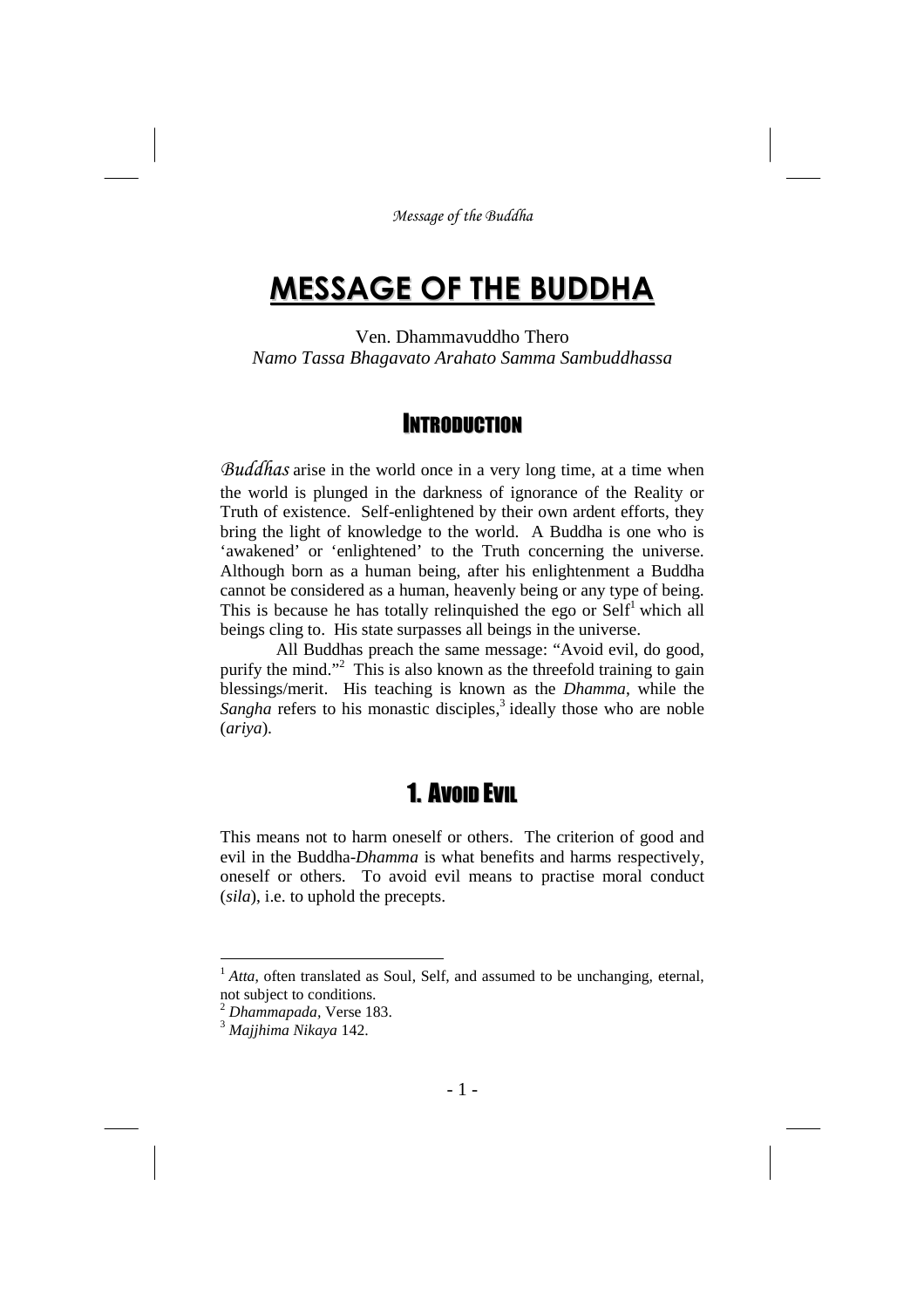### **THE FIVE PRECEPTS**

There are five basic precepts which everyone is urged to uphold for their own welfare since the violation of them can lead to very sorrowful consequences. The five precepts are:

### **(i) Abstaining from Killing**

One should not intentionally deprive any living being of its life. Life is the most precious thing to every living being. The greatest fear is felt by every living being when its life is endangered. For example, shooting of animals for sport is very much to be deprecated. It is just this type of cold indifference to other beings' welfare that leads to our greatest harm. There is no offence if there was no intention to kill.

It is true that it is sometimes difficult to practise this precept, e.g. concerning rats, cockroaches, and ants in the home. However, wisdom should be exercised to arrive at the best solution, like preventing their access to food and ensure that food particles are swept away.

The Buddha in his wisdom, however, allowed meat-eating on three conditions: one did not see, hear, or suspect (that the animal was specifically killed for oneself). Thus one is allowed, for example, to buy cold meat from the market, but not order a live chicken to be slaughtered.

Causing or recommending euthanasia (mercy killing), abortion, and the use of post-fertilization type contraceptives are also generally not allowed.

### **(ii) Abstaining from Taking What is Not Given**

For one to break the precept the object stolen must belong to someone and one knows of this, and had the intention to steal. One should not even pick up something that had been left behind by someone if there is a possibility that he will return to look for it, unless for safekeeping, intending to return it to the rightful owner.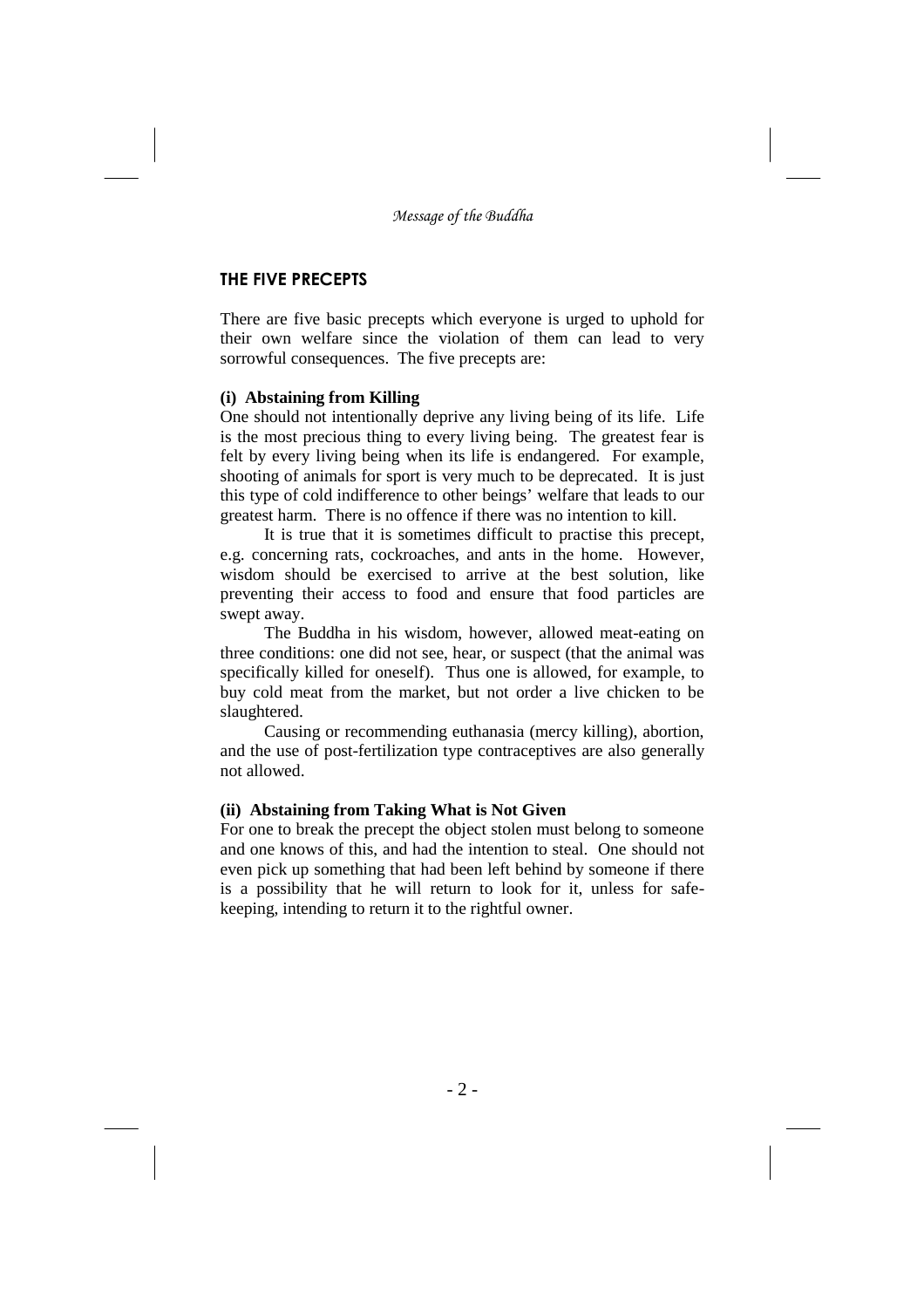### **(iii) Abstaining from Sexual Misconduct**

Sexual misconduct means engaging in sexual relations with someone else's spouse or fiancé/fiancée, someone under-aged, or barred by law/convention (e.g. close family member, monk, or nun).<sup>4</sup>

Excessive lust is a cause for rebirth in the animal realm.

#### **(iv) Abstaining from Lying**

Sense of shame and fear of blame are the two guardians of the world, according to the Buddha. <sup>5</sup> The Buddha said that if a man could lie deliberately, there would be hardly anything he would be ashamed to do. A man is judged by his word.

In addition to lying, evil speech to be avoided are malicious tale-bearing (which promotes disharmony), coarse speech, and idle gossip.

### **(v) Abstaining from Intoxicants**

One should not drink liquor or take drugs because this dulls one's faculties resulting in lapses of memory, inalertness, sloth and torpor, and becoming generally more dull-witted. It also leads to failure to fulfill one's responsibilities, wasting of wealth, quarrels, and even fights, as well as general inconvenience and annoyance to others.

### **THE EIGHT PRECEPTS**

Also, the Buddha taught laypeople to observe the eight precepts. The third precept is modified here to "Abstaining from sexual conduct". The other three are abstaining from eating after 'noon', from watching shows and adorning the body, as well as from using luxurious (high and broad) beds. These eight precepts are to be practised on the  $8<sup>th</sup>$ ,  $15<sup>th</sup>$ ,  $23<sup>rd</sup>$ , and the last day of the lunar month, i.e. about one day a week. Their observance brings great blessings which can result in rebirth in the heavenly realms.

<sup>4</sup> *Majjhima Nikaya* 41.

<sup>5</sup> *Anguttara Nikaya* 2.1.9.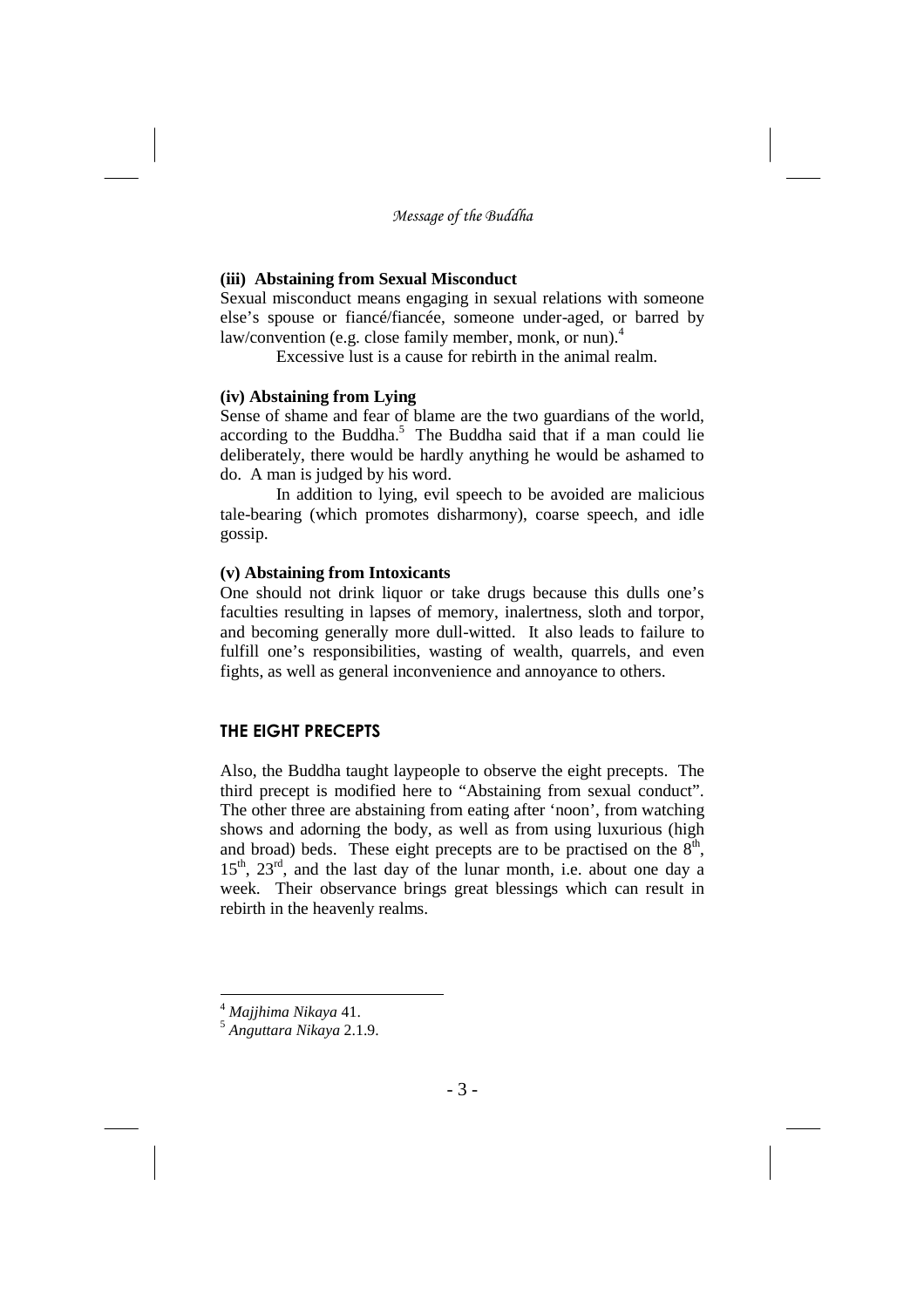## **ADVANTAGES OF UPHOLDING PRECEPTS**

The merit of upholding the precepts depends on the degree of purity of our practice. The Buddha enumerated five advantages of precepts:<sup>6</sup>

### **(i) Conservation of Wealth**

A man who does not uphold precepts would very likely squander away his wealth through frequenting night-clubs and brothels, gambling, drinking, etc., which a moral man would not indulge in.

### **(ii) Good Reputation**

A moral man who does not kill, steal, commit adultery, lie or drink would obviously be highly regarded by others.

### **(iii) Dare to Face Assemblies**

A moral man has no cause for shame or guilt and would have no fear when called upon to face or address assemblies.

### **(iv) Dies Clear-minded**

As death approaches, a moral man is unafraid because the thought of his purity gives him great confidence and joy.

Many people, however, die with great fear and terror for having lived an immoral life, especially those who broke any of the precepts in severe degree, e.g. a butcher.

### **(v) Good Rebirth**

A person who has upheld the precepts would have lived a harmless life and would be destined for a good rebirth.

The Buddha said that a man who has unwavering faith in the Buddha, *Dhamma*, *Sangha*, is virtuous, controlled in the precepts, may declare with certainty that he has won to the Stream, bound for enlightenment. He will never fall into the woeful planes of rebirth again, i.e. the ghost, animal and hell realms.<sup>7</sup>

<sup>6</sup> *Anguttara Nikaya* 5.213.

<sup>7</sup> *Samyutta Nikaya* 55.2.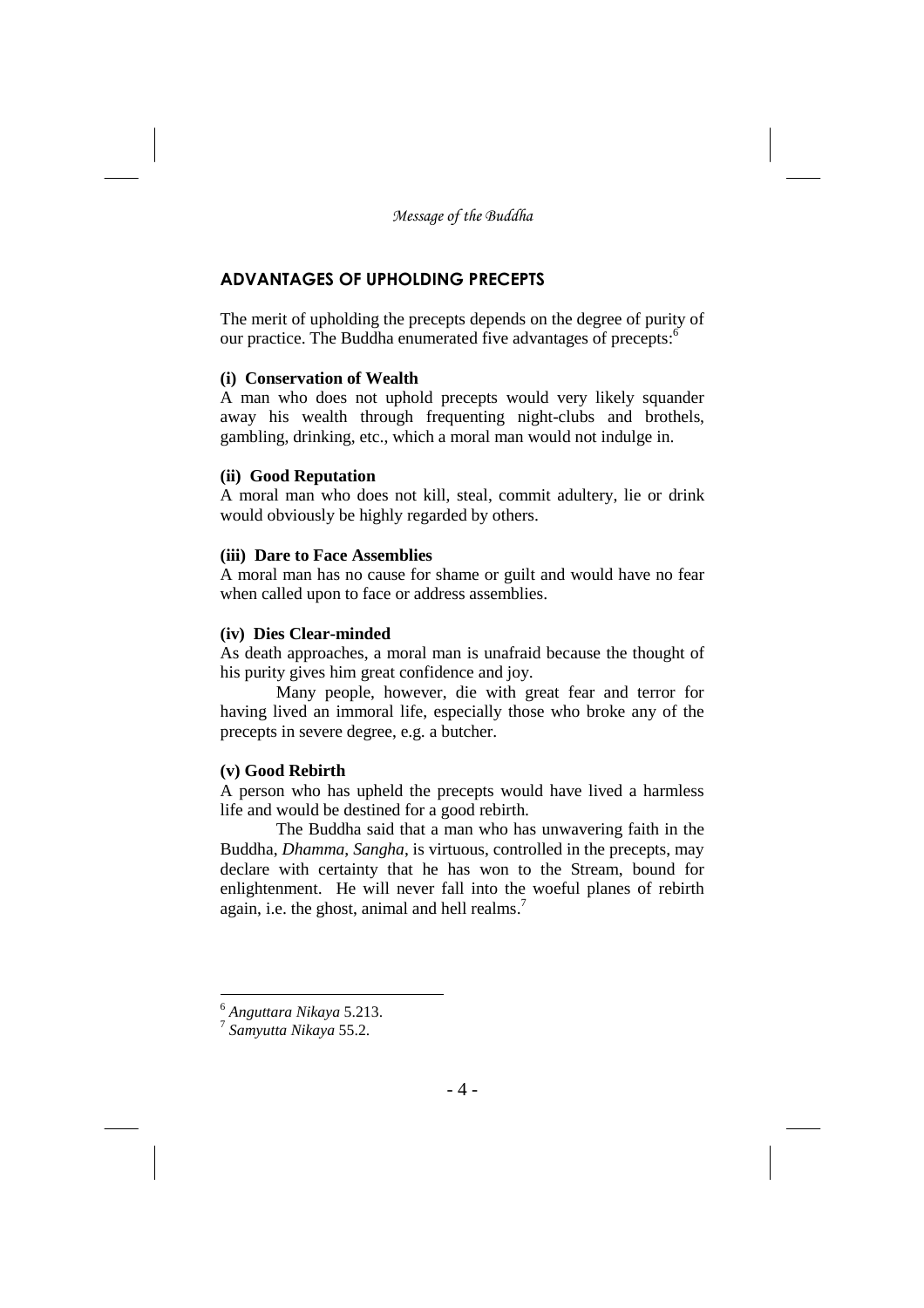### **GUARD SENSE DOORS**

One way to help us avoid evil and uphold our precepts is to guard our sense doors and be mindful. Our six sense organs of eye, ear, nose, tongue, body (tactile base) and mind, cognize the six sense objects of form, sound, smell, taste, touch and thoughts. On cognizing any sense object, a feeling is automatically generated. Up to this point we do not have control, but beyond this, how we react is entirely up to us. Here is where *kamma* (intentional action) is generated because our will comes into play.

Thus we have to be mindful so that we create good rather than evil *kamma* for which we will regret later. For example, someone speaks some unpleasant words to us and immediately an unpleasant feeling arises. If we are mindful, we are aware that an angry feeling can lead to something harmful. So we either immediately abandon our anger, or if unable to, walk away. Vision is another sense door that easily leads to evil *kamma*, e.g. the sight of a pretty girl can fan the flames of desire in a married man. If he is mindful he will remember his responsibilities and refrain from doing something which he may regret later. Thus, we should constantly be mindful of our feelings, and not get carried away.

### **INCONVENIENT TO TAKE PRECEPTS?**

Some people do not like to observe the precepts or listen to *Dhamma.* They think that by doing so they are bound to uphold the precepts, and should they break them the consequences will be grave. They think that if they did not promise to observe the precepts, the offence (sin) will be negligible should they break them. In the case of those who do not listen to *Dhamma*, they think they can submit a plea of ignorance.

*Bound by fixed Laws of Dhamma.* What they fail to understand is that the Law of *kamma* is a Universal Truth which applies equally to all living beings irrespective of whether they 'take the precepts' or not, and whether they know or not. The Buddha did not preach only for Buddhists but for all beings. Also, the Buddha said whether a Buddha appears in the world or not, there are these established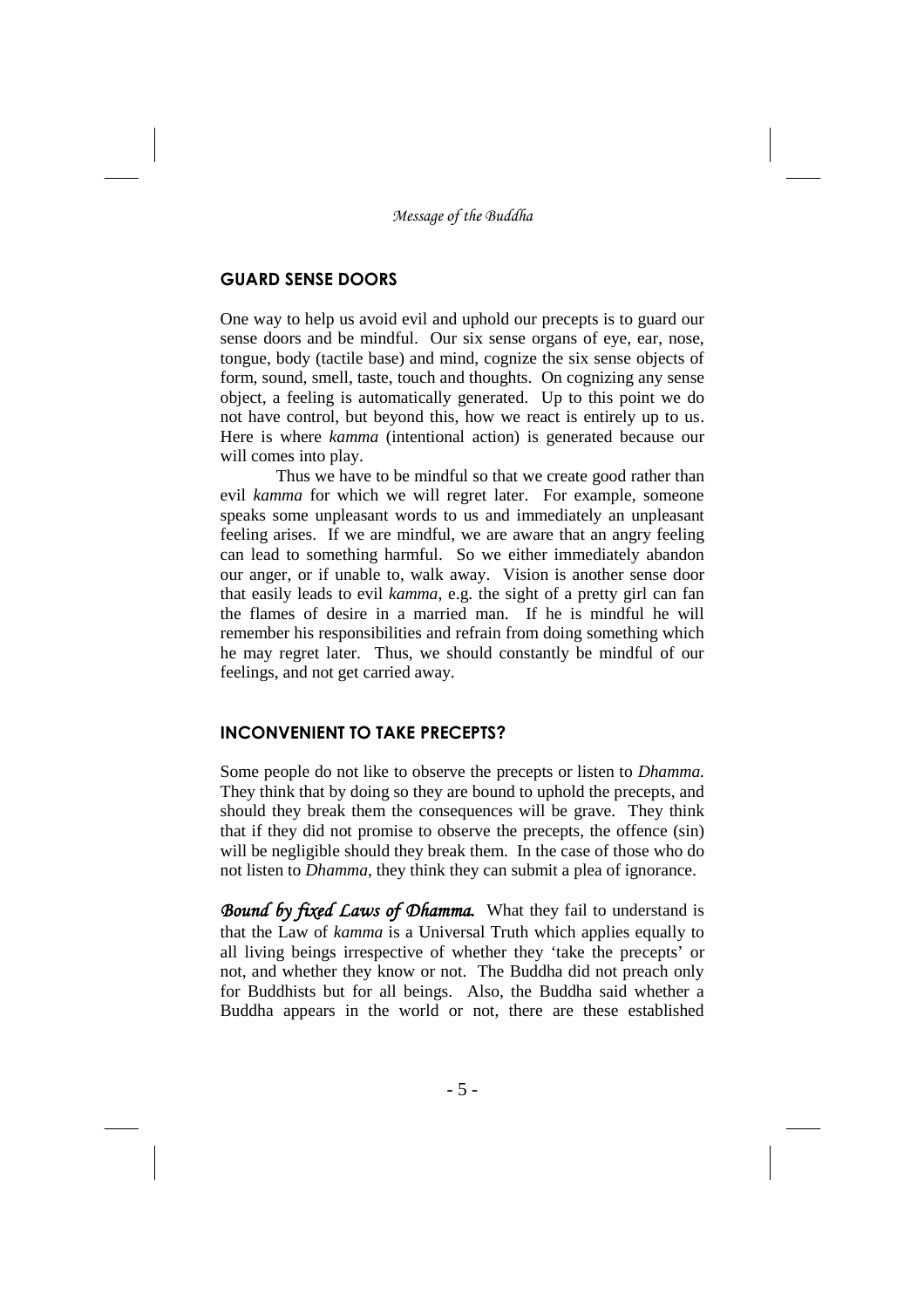conditions of *Dhamma*, these fixed Laws of *Dhamma*, eternal Truths which apply all the time. It is because living beings are unaware of them that the Buddha teaches and reveals them to us. Whether we listen to *Dhamma* or not, we are still bound by these fixed laws. Anyone who does evil and harms has to suffer as a result, just as anyone who does good and benefits reaps a happy consequence.

# 2. DO GOOD

This means to be of benefit to others, or to practise charity. Buddhists express it as "practise *dana* (giving)". It is the nature of man to be selfish. This can be observed in a young baby who has to be coaxed and taught to share and give. Unfortunately, most people retain this selfish trait even after they grow up. We have to make the effort to give constantly until generosity becomes part of our nature.

*Ways of giving.* Generally the practice of *dana* means the giving of material things. But one can also give one's energy in physical labour, or kind words of sympathy, appreciation, and advice. Some people also give their whole life of selfless dedication to a worthy cause. The giving of knowledge can be of great benefit to others. For example, rather than give a man a meal which helps him for only one day, if one teaches him a skill by which he earns a livelihood, one helps him for a lifetime. Of all the gifts, the gift of *Dhamma*,<sup>8</sup> is the highest. The *Dhamma* teaches us the laws of existence which is important to know so that we can live in accordance with them and thus avoid pain and suffering in this and future lives.

Proper use of wealth. The Buddha said that a man should use his wealth fittingly in four ways:<sup>9</sup>

- Make himself, family, dependents, and friends happy.
- Secure himself against all possible misfortunes.

 $8$  The Buddha's teaching — about Reality or Truth.

<sup>9</sup> *Anguttara Nikaya* 4.61.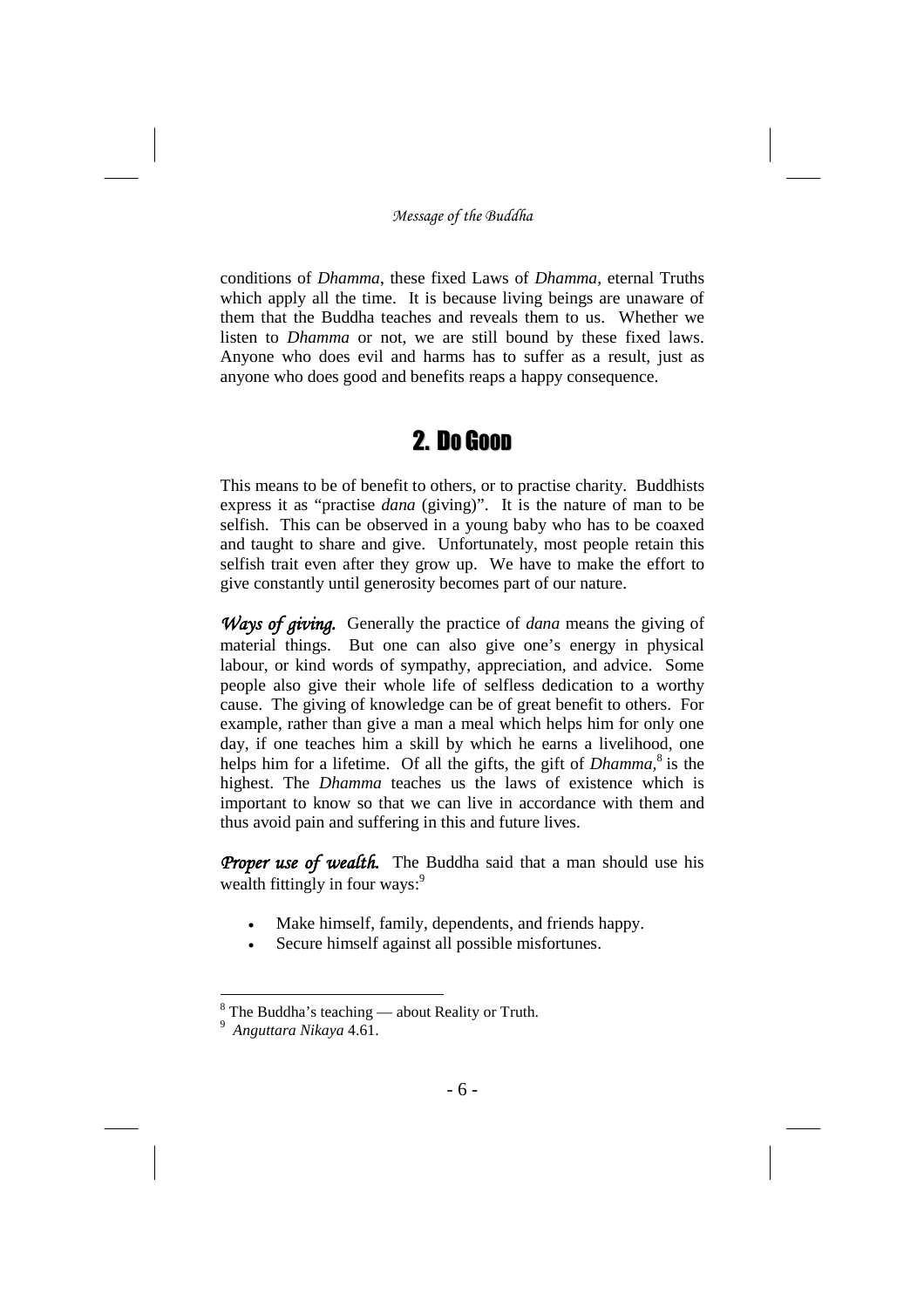- Make offerings to relatives, guests, rulers, heavenly beings, ghosts, and share merit with them.
- Make offerings to virtuous monks and recluses who sincerely live the holy life.

*Results of giving.* The worthy man gives clean things, what is choice, proper, with care, with his own hand, and he gives repeatedly. He also gives with deference, in good time, ungrudgingly, and without hurt to himself or others.<sup>10</sup> One who gives without deference, with disrespect and even contempt, reaps wealth but being often not respected and even held in contempt. The gift given in good time, bestows wealth in good time. The gift given grudgingly (unhappily), bestows wealth and a mind not inclined to its enjoyment. The gift given without causing hurt results in wealth and property that are never harmed by fire, flood, rulers, thieves, etc..

The Buddha said that if a man gives a gift thinking selfish thoughts of reaping its reward, it bears little merit. One who gives without selfish thoughts begets great merit. The reward is also great if one gives when one is poor, and if the recipient is a virtuous person.

Four fields of merit. There are four 'fields of merit,'<sup>11</sup> i.e. the Buddha, *Sangha*, mother, and father, the giving to whom yields great merit. The Buddha is no longer with us. Monks and nuns represent the *Sangha*.

The basic essentials are food, clothes, medicine and lodging. These are also the four requisites of a monk. The giving of food provides long life, strength, beauty, and happiness. So the giver will reap the same benefits in the future. Of these four requisites the offering of lodgings for the monks of the four quarters, i.e. the building of a monastery, yields very great merit. This merit is even greater than feeding the Buddha himself with his monks because it helps to perpetuate the Order of Monks (*Bhikkhu Sangha*). <sup>12</sup> Further, the Buddha said that a giver of a requisite, which a monk uses and is able to attain and abide in unbounded concentration, will reap a flood

<sup>10</sup> *Anguttara Nikaya* 5.147 / 5.148.

<sup>11</sup> *Anguttara Nikaya* 4.4.

<sup>12</sup> *Anguttara Nikaya* 9.20.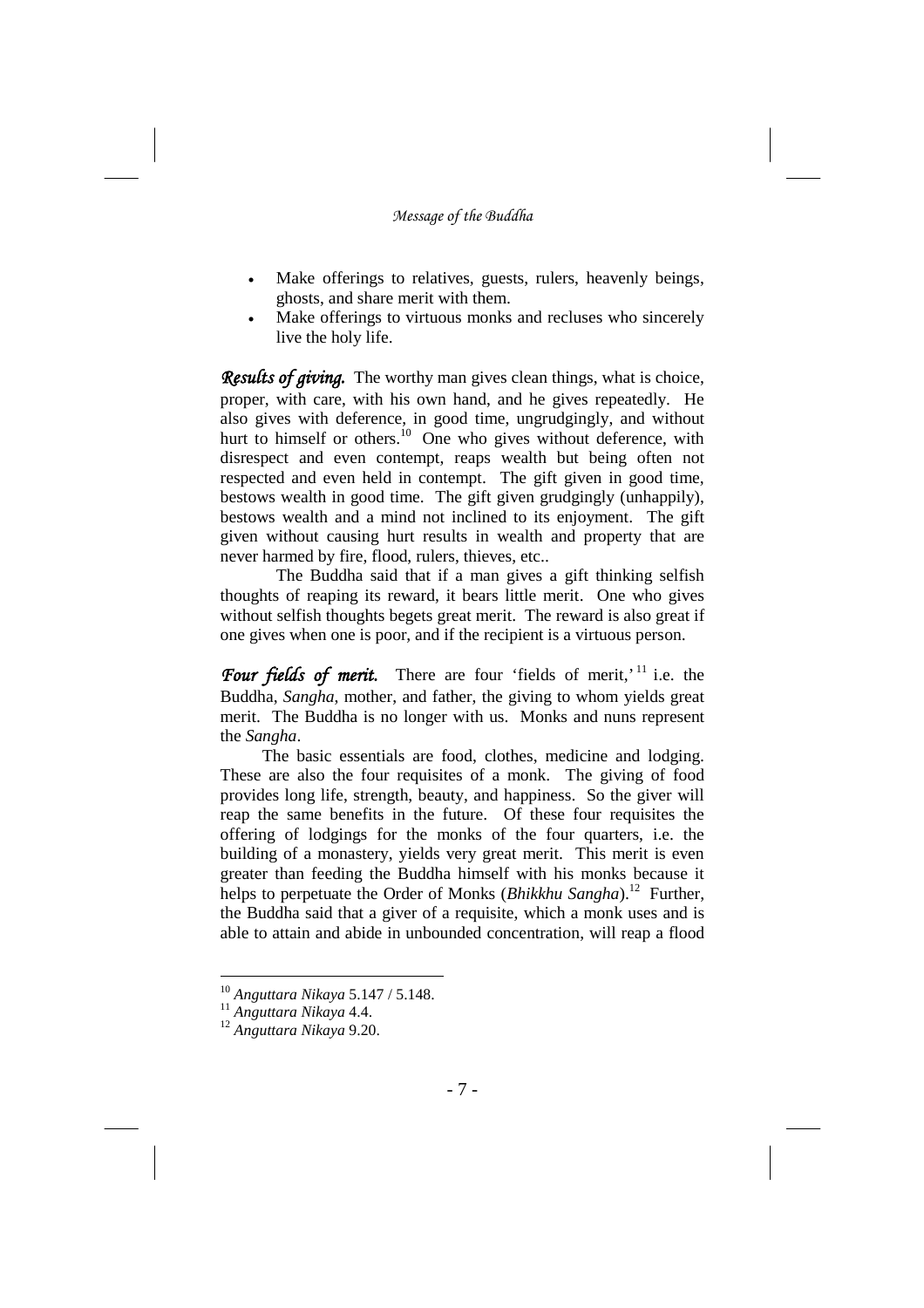of merit, incalculable, immeasurable, leading to the heaven world, to what is dear, delightful and pleasant.<sup>13</sup>

Our parents are those to whom we owe very much. Failure to care for our parents would earn us great demerit.

*Sharing of merits.* When we do good, it is proper to be considerate of the unseen beings by sharing our merit with them. Ghosts tend to stay near humans and normally return to the homes of relatives and friends, hoping for a share of merit which they need badly. Also, the Buddha advised that we should share merit with our household spirits (deities) so that they would protect the household from evil external beings.

### **WHY DO GOOD?**

*Salt and water analogy.* Someone might well ask, "Why should I do good? Is it not enough if I do not do evil and harm others?" In our countless past lives we have accumulated much evil *kamma* which tends to create problems in this life. The Buddha taught that the way to reduce the effects of evil past *kamma* is to create much good *kamma* in this life. <sup>14</sup> He likened the evil *kamma* to a lump of salt, and good *kamma* to water. If the lump of salt is added to a cup of water, the water would be salty. However, if it is added to the water in a river, its saltiness would be very much diluted. Similarly, doing good *kamma* now dilutes the effect of past *kamma,* except those very grievous ones, e.g. killing our parent.

*Theft analogy.* Further, the Buddha said that a trivial evil act committed by a person who is undeveloped in moral conduct, mind, and wisdom, may lead him to a woeful rebirth. If one who is developed in moral conduct, mind, and wisdom, commits the same act, the negative effects ripen in this life and will not manifest after death. This is just like the case of a poor person who is cast into prison for the theft of one, ten, or a hundred dollars, whereas one who is wealthy and powerful is not imprisoned for the very same theft.

<sup>13</sup> *Anguttara Nikaya* 4.51.

<sup>14</sup> *Anguttara Nikaya* 3.99.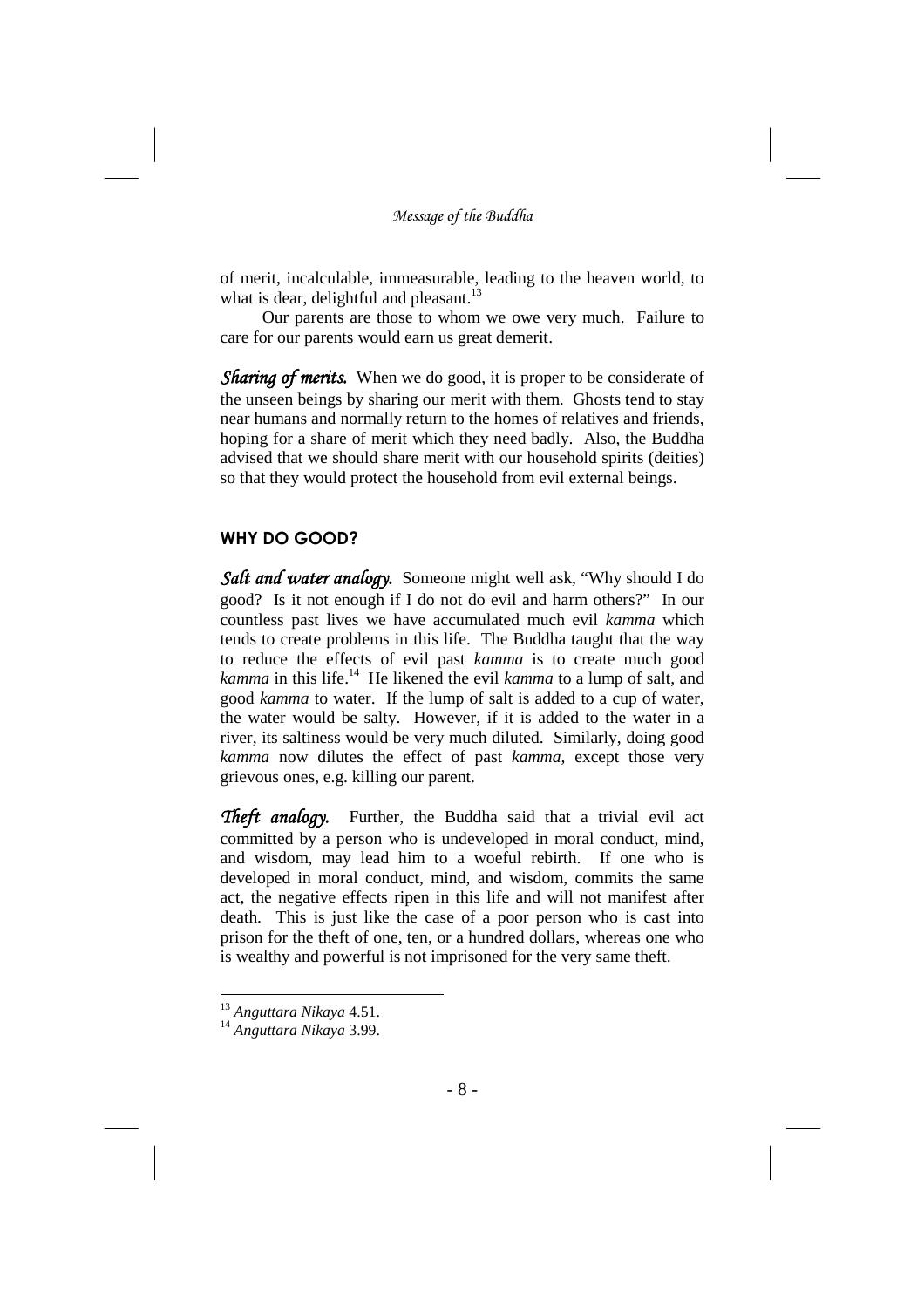*Advantages of giving.* There are many advantages in giving: one is good and dear to many folk; one is dear to virtuous and wise men; a good report is spread abroad about one; one approaches any gathering with confidence; one obtains a good rebirth. $15$  If besides doing good ourselves, we encourage, approve or praise the doing of good deeds, then even more merit is attained.

## 3. HEAVEN

Through meditation the Buddha attained enlightenment and smashed all darkness of ignorance. With the mind that is radiant, strong, imperturbable, he could see all the realms of existence in the universe. According to the Buddha, living beings of each world system may be divided into three realms: Desire Realm, Form Realm, and Formless Realm. The human world lies within the Desire Realm where desire and lust dominate all beings. The Form and Formless Realms can only be attained by beings who develop the meditative absorptions (*jhana*s). Beings in these two realms are not differentiated into male and female since they are not interested in sex but are preoccupied with the higher bliss of *jhana*. The natural result of doing good and avoiding evil is rebirth in one of the six heavens, still within the Desire Realm.

*Heavenly beings.* Birth in these heavens is by direct transformation into a *deva*<sup>16</sup> or *devi.* <sup>17</sup> A *deva* or *devi* appears like an extremely handsome or beautiful sixteen year old youth and this form is retained until they die. There is no apparent aging throughout their lives. Their bodies become more refined as they progress higher. In the sixth heaven,<sup>18</sup> their bodies are extremely clear and clean, unlike our

<sup>15</sup> *Anguttara Nikaya* 5.34 / 5.35.

<sup>&</sup>lt;sup>16</sup> God, celestial being, with a shining body.

<sup>&</sup>lt;sup>17</sup> Goddess.

<sup>18</sup> The sixth heaven is called *Paranimmita-vasavatti,* while the fifth is *Nimmana-rati.* In the sixth heaven, heavenly beings employ other beings to create for them things that they desire. And in the fifth heaven, they can create things that they like, e.g. a mate, food.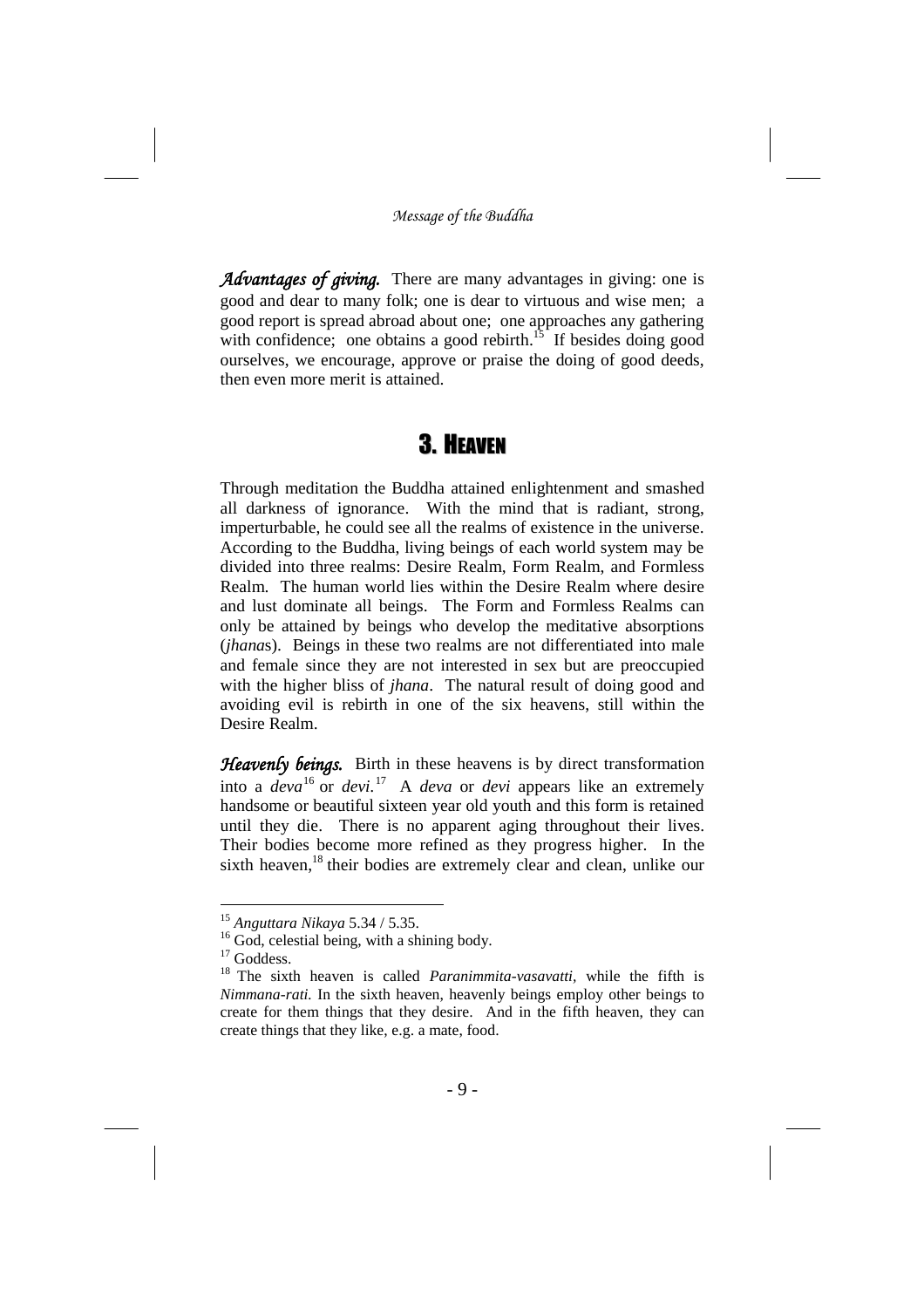foul human bodies. They live in grand heavenly palaces and enjoy a life of gaiety amidst sensual pleasures, since sensual desire dominates all beings in the Desire Realm. The Buddha said that having lordship over all the sixteen kingdoms in India could not compare to one sixteenth the happiness of a heavenly being.<sup>19</sup>

*Heavenly life not eternal.* Life in the heavens is long. In the lowest, the heaven of the Four Great Heavenly Kings, one celestial day equals fifty human years and their lifespan is five hundred celestial years or nine million human years. Lifespan increases with the higher heavens. In the sixth heaven, one celestial day equals 1,600 human years, and their lifespan is 16,000 celestial years or 9,216 million human years. The lifespan of beings in the Form and Formless Realms are reckoned in terms of world cycles, which are uncountable in terms of human years.

Every time a Buddha appears in the world, heavenly beings experience great fear upon hearing the *Dhamma*, because they realize they do not have eternal life but will eventually die.

## 4. DANGER,FOLLY AND DEPRAVITY OF SENSUAL PLEASURES

## **DANGER**

The danger of sensual pleasures is that it leads to craving for more and more of it. When the flames of one's desires are whetted, they increase even more rather than decrease. Also sensual pleasures are not permanent but will end one day when one's blessings are used up.

## **FOLLY**

The folly or vanity of sensual pleasures is that the desire for it cannot be satisfied. Living beings immersed in sensual pleasures have a one sided view of life as only pleasurable. Not knowing that there are sorrowful places of rebirth that await them, they do not see the urgency to cultivate blessings, by doing good and avoiding evil, or to strive to get out of the cycle of rebirths; instead they continue to use up the blessings they have accrued. One day when their blessings are

<sup>19</sup> *Anguttara Nikaya* 8.42.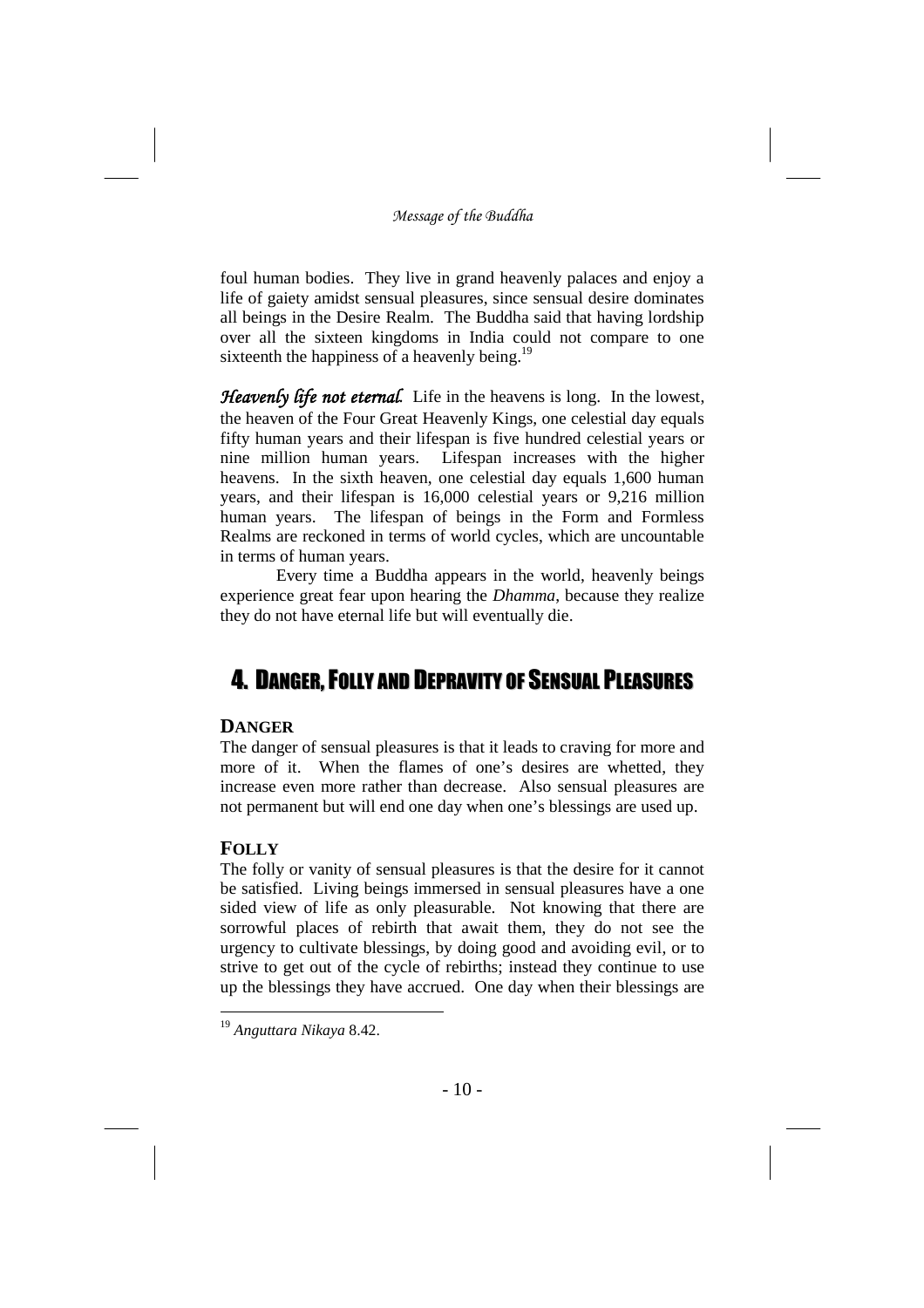exhausted they will fall from the heavens to the lower planes of existence.

### **DEPRAVITY**

*Simile of the Leper.* The depravity of sensual pleasures is that it is a 'disease'. The Buddha gave a striking simile of living beings being diseased like a leper. <sup>20</sup> The sores on his body are so itchy that he has to scratch until they are bloody, infected and foul. But even this is not enough. He has to find some burning embers, which he uses to cauterize his sores. Only then does he find relief. But the more he scratches and cauterizes, the more bloody, infected and foul they become; yet he continues to do so because he gets a certain measure of satisfaction from it. Such scratching and cauterizing on a normal healthy person would only cause much pain and suffering. Yet the leper only recognizes it as pleasurable.

*Desire breeds pain and suffering.* Living beings are like the leper, said the Buddha. They are diseased with craving for sensual pleasures, burn with fever for sensual pleasures, and seek for satisfaction. But the more they immerse in sensual pleasures, the more diseased they become. The flames of their desire become still greater instead of abating. So they continue to burn with the flames of desire, not recognizing the pain and suffering they undergo.

And because of wanting to satisfy their desires, living beings labour and toil. Sometimes in the process they have to undergo great hardship, exposure to cold and heat, wind and rain, mosquitoes and insects, and even danger. If his work comes to be fruitless, e.g. crops are destroyed by extreme weather, he sorrows and grieves. If his home and property are destroyed by fire, floods, or even stolen, he sorrows and grieves.

Inflamed by desires, men quarrel, fight, and killings arise; even nations go to war resulting in useless mass slaughter. And because of desires, beings turn robbers, seducers, etc., and receive their due punishment according to the law. Because of such misconduct, they

<sup>20</sup> *Majjhima Nikaya* 75.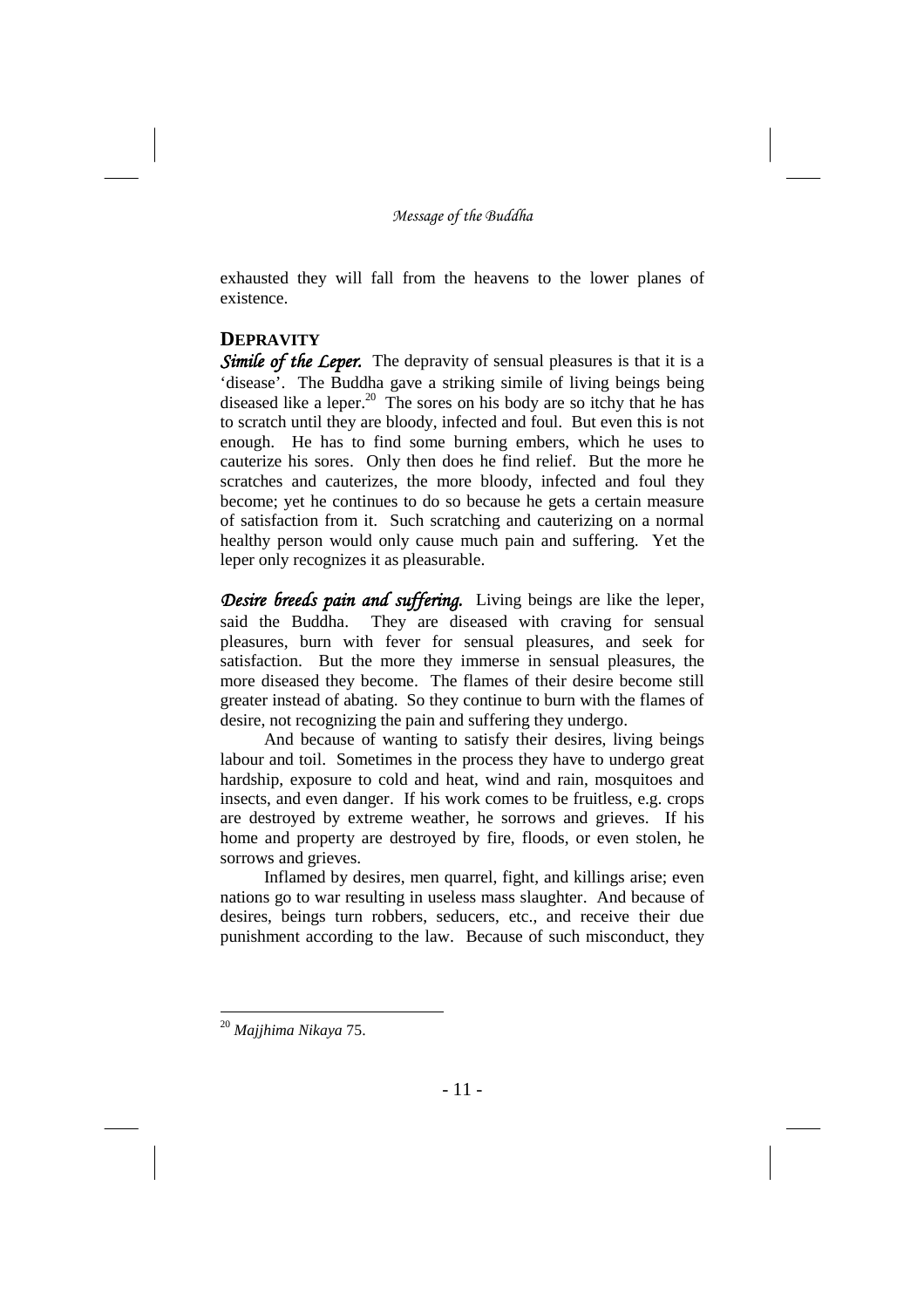suffer again after death when they obtain rebirth in the realms of suffering. Such is the pain and suffering living beings undergo. $21$ 

*No safety, even for heavenly beings.* As for the beings in the heavens of Desire Realm, even though their lives appear long to us, they think it is short when it comes to an end because they have not had enough. They know when death is near due to certain signs, like sweat coming out of their armpits, their brilliance fades, etc.. They become very worried and restless. Their death is normally due to the exhaustion of merit or the ripening of heavy evil *kamma*. But sometimes it could be due to forgetting to eat, being immersed in sensual pleasures, or extreme anger. Most of these beings die unsatisfied, with ambitions unfulfilled. They then take rebirth in a lower plane of existence.<sup>22</sup>

*Untold suffering, life after life.* Once a being falls from the heavens, it would generally take an extremely long time before he can be born in the heavens again. This is because the heavy desires of living beings lead them to do evil naturally. And so they continue to turn in the cycle of existence, usually in the Desire Realm, and especially in the woeful planes. Untold suffering is experienced life after life. Few human and heavenly beings after death will be reborn into the human or heavenly planes, most will fall into the woeful planes. Few of the beings in the woeful planes will be reborn into the human and heavenly planes; most will be reborn back into the woeful planes.<sup>23</sup>

## 5. RENUNCIATION

The Buddha said we have passed through innumerable lives in the cycle of existence, and the tears we have shed in pain and suffering are more than the waters of the four oceans. One day we will realize

<sup>21</sup> *Majjhima Nikaya* 13.

 $22$  Below the human world are the three woeful planes — ghost, animal and hell worlds — where beings experience much pain and suffering (later books added a fourth plane of *asuras*). These three together with the human world and the six heavens make up the ten planes of existence in the Desire Realm. <sup>23</sup> *Anguttara Nikaya* 1.19.2.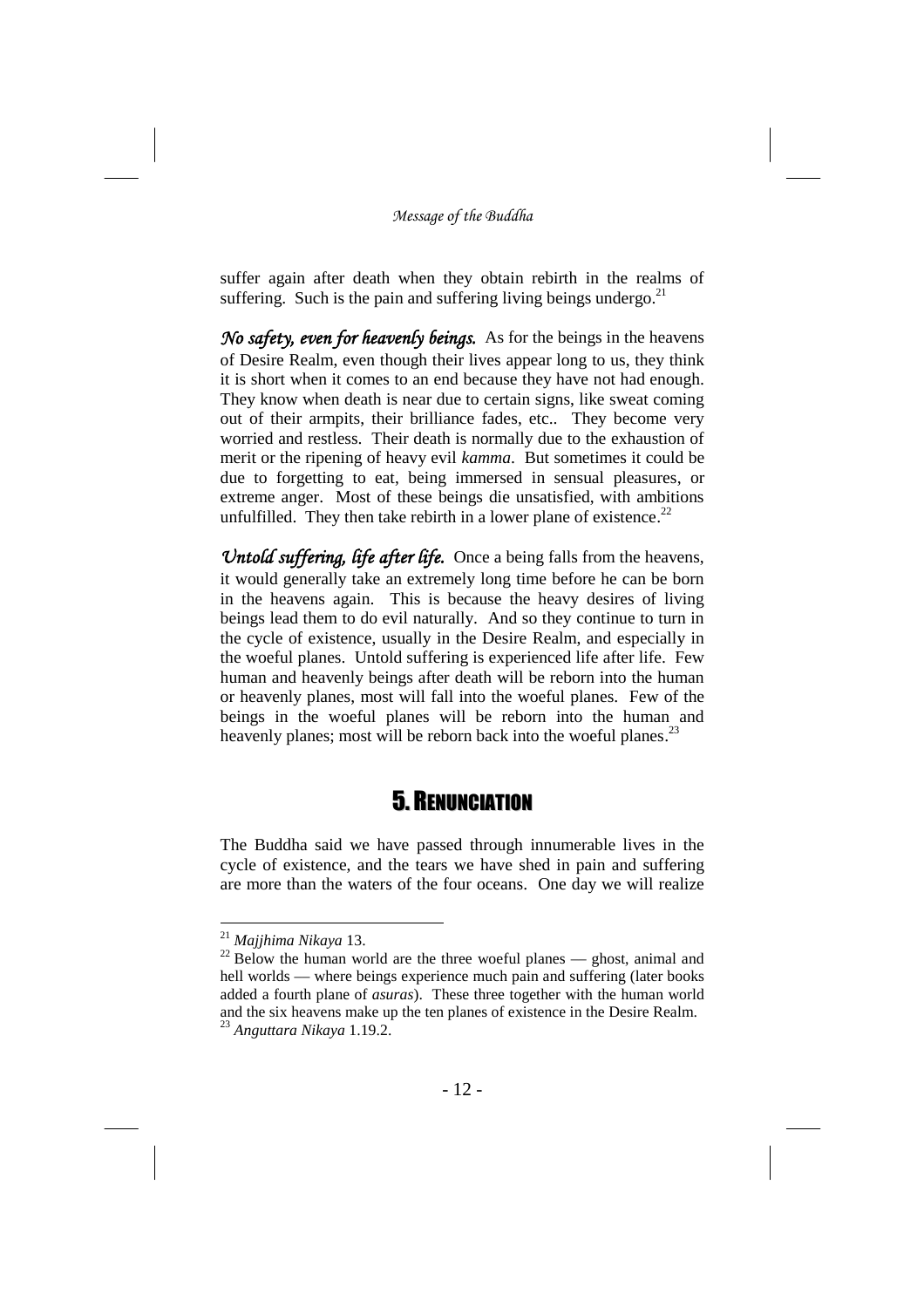that the only way to escape from this unsatisfactory cycle is to renounce all desire for worldly pleasures.

*Simile of the four thoroughbred steeds.* There are four types of thoroughbred steeds in the world. $^{24}$  The first type gets restless and ready for action as soon as the shadow of the goad stick is sighted. The second is not stirred at the mere sight of it but becomes restless and ready to go only after his skin is pricked. The third is not ready to go even after being pricked with the goad but only after his flesh is pierced. The fourth still will not go after his flesh is pierced but only after being pierced to the very bone.

So too, said the Buddha, there are four types of thoroughbred men in the world. The first when he hears of the affliction or death of some person or other, he becomes anxious and realizes that affliction and death will come upon him too. So he renounces all attachment to the world to cultivate the holy path. The second type is ready to renounce only when he sees with his own eyes the affliction or death of some person. This shocks him and makes him see the impermanence of life. The third type is still not ready to renounce the world when he hears or sees the affliction or death of some person, but only when his own relation is afflicted or dead does the pain and sorrow make him see reality. The fourth type is still not willing to give up the world until he himself becomes sick with a serious ailment which pains him to the point of death. Only then is he alarmed and ready to renounce the world. It is worthwhile to note here that what makes beings to finally wake up and turn their back on the world is pain and sorrow.

*Going forth.* So such a person, dejected and sick at heart, begins to renounce his attachments and desires for the world. *The Buddha said no one has ever liberated himself from the cycle of existence while living amidst sensual pleasures, enjoying sensual pleasures, without abandoning craving for sensual pleasures.* <sup>25</sup> At first perhaps he may not be ready to go forth into the homeless life. He may live at home but abstains from sexual conduct and affairs of the world. He begins to cultivate the holy life at home. Then one day he may come to

<sup>24</sup> *Anguttara Nikaya* 4.113.

<sup>25</sup> *Majjhima Nikaya* 75.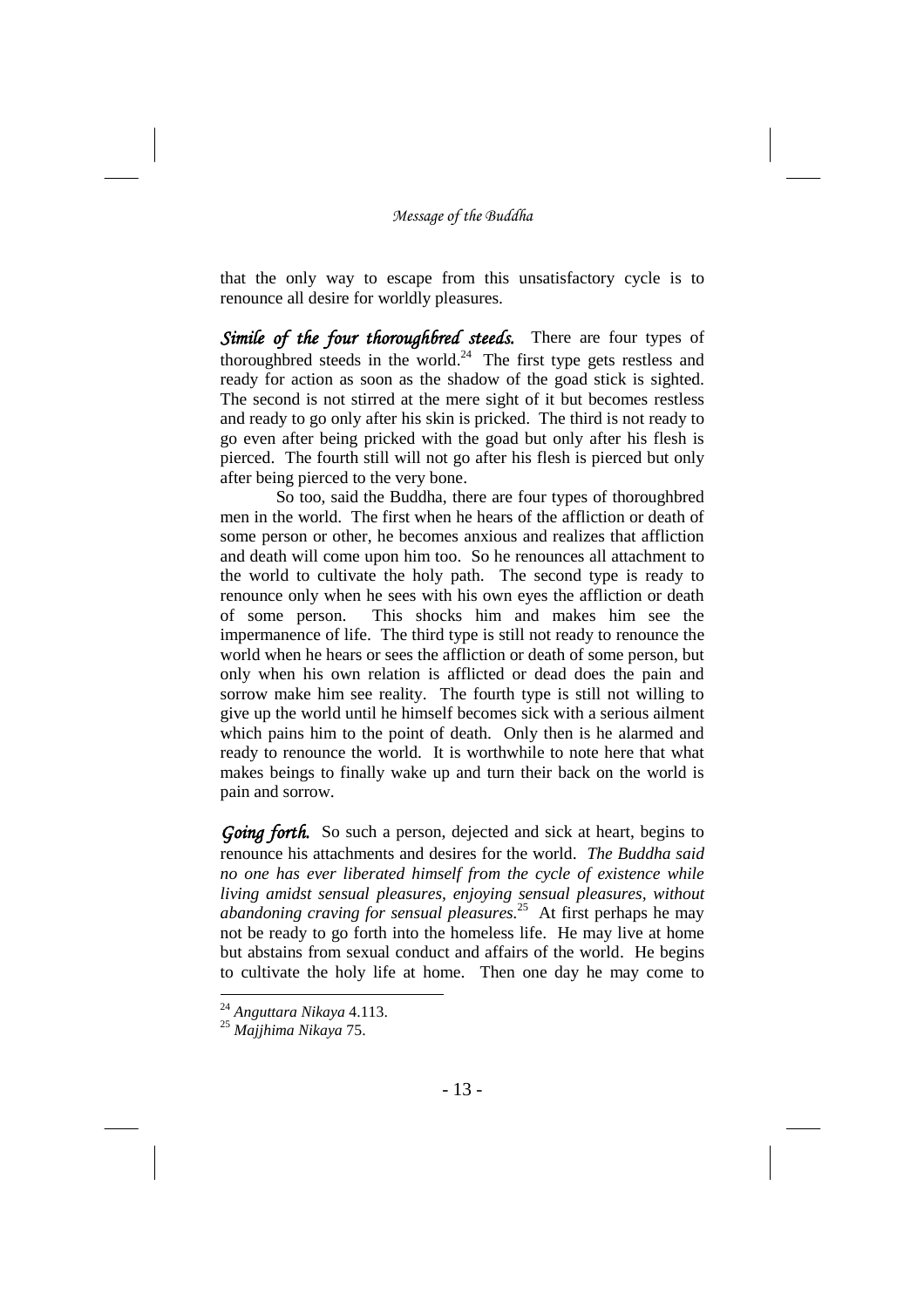realize the truth in the Buddha's words that "it is difficult to live the holy life as pure and polished as a conch-shell in the home."<sup>26</sup> It is then that he goes forth into the homeless life to cultivate the Way. And one day, after much diligent effort, he comes to realize for himself directly the *Ariya*n Truths proclaimed by the Buddha.

# 6. THE FIRST ARIYAN TRUTH: DUKKHA

"All existence is *dukkha*". This is the first *Ariya*n (Noble) Truth proclaimed by the Buddha. *Dukkha* is often translated as unsatisfactoriness, suffering, or sorrow. It encompasses all these meanings and, for lack of a precise equivalent translation, we continue to use '*dukkha*', the meaning of which will become clearer below.

The arising of a body and mind is the arising of *dukkha. 27* There is no existence without *dukkha*. The difference between an *Ariya* and an ordinary person is that the *Ariya* suffers only bodily *dukkha* whereas the ordinary person suffers both bodily and mental *dukkha*.

## **ASPECTS OF DUKKHA**

 Existence signifies the presence of life, which means the presence of life-force or energy. Energy implies motion, change and restlessness. Thus because of motion and change, i.e. impermanence, all beings are subject to the continued process of birth, ageing, sickness and death.

Birth is *dukkha*. The baby experiences discomfort and jolting in the womb, and birth into the world is a sudden shock. Ageing is *dukkha*. Sickening is *dukkha*. Dying is *dukkha*. *There is no being with eternal life*. "All that arises is subject to dissolution" is a basic teaching of the Buddha.

 Because of impermanence, there is parting from loved ones. This is *dukkha*. The Buddha said that loved ones bring us pain and sorrow, while meeting with enemies is also *dukkha*.

<sup>26</sup> *Majjhima Nikaya* 36.

<sup>27</sup> *Samyutta Nikaya* 22.30.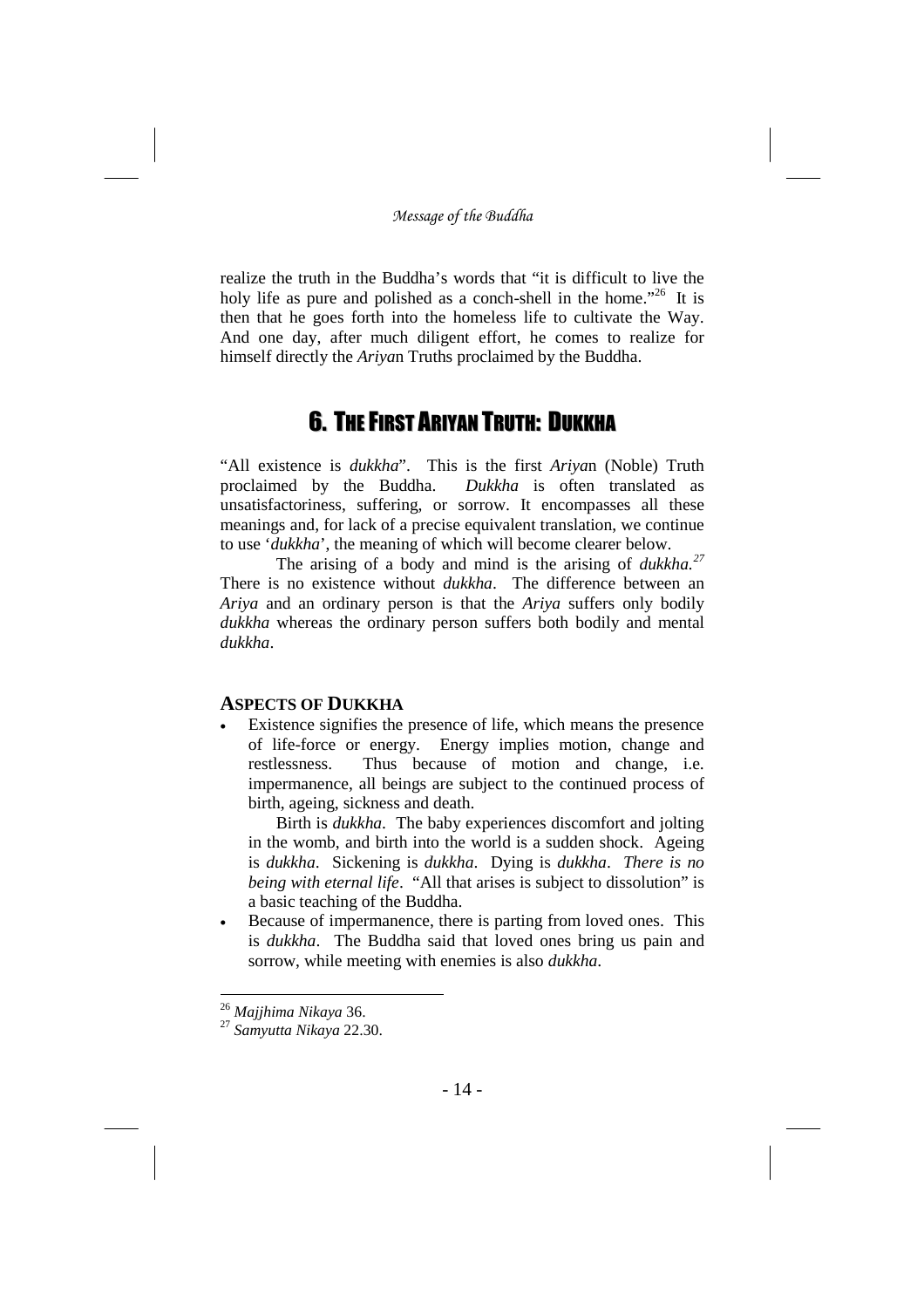- Living beings are dis-eased. We cannot maintain our postures for long, whether standing, walking, sitting, or sleeping. We need to continually change postures. This too is *dukkha*.
- To lament over the past is *dukkha*. To worry about the future is *dukkha*.
- Not to get what one wants is *dukkha*. To have what one dislikes is *dukkha*. Not to have enough of what one wants is *dukkha*. To have what one wants but not long enough is *dukkha*.
- To crave for sensual pleasures that cannot be satisfied is *dukkha. 28*
- To be subjected to our constantly changing moods is *dukkha*. Always feeling restless too is *dukkha*.
- To be generally discontented is *dukkha*.
- Even happiness and joy are intrinsically *dukkha* because they are short-lived.

*Dukkha and its ending.* All beings that live are subject to *dukkha* and the only way to be liberated is to walk the path that leads to the end of *dukkha*. This path is the *Ariyan* Eightfold Path which will be discussed in Section 9.

# 7. THE SECOND ARIYAN TRUTH: CAUSE

"The cause of *dukkha* is craving". This is the Second *Ariya*n Truth proclaimed by the Buddha.

"From craving springs grief, from craving springs fear. For him who is wholly free from craving, there is no grief, much less fear." $^{29}$ 

*Craving unquenched.* The restless nature of living beings makes them discontented and they crave to satisfy their desires through the senses. However these desires for sensual pleasures cannot be satisfied, and so they continue to crave for more. Among sensual pleasures sex is probably the most desired, followed perhaps by food. Our mouth is

<sup>&</sup>lt;sup>28</sup> Refer to Section 4: The Danger, Folly and Depravity of Sensual Pleasures. <sup>29</sup> *Dhammapada* verse 216.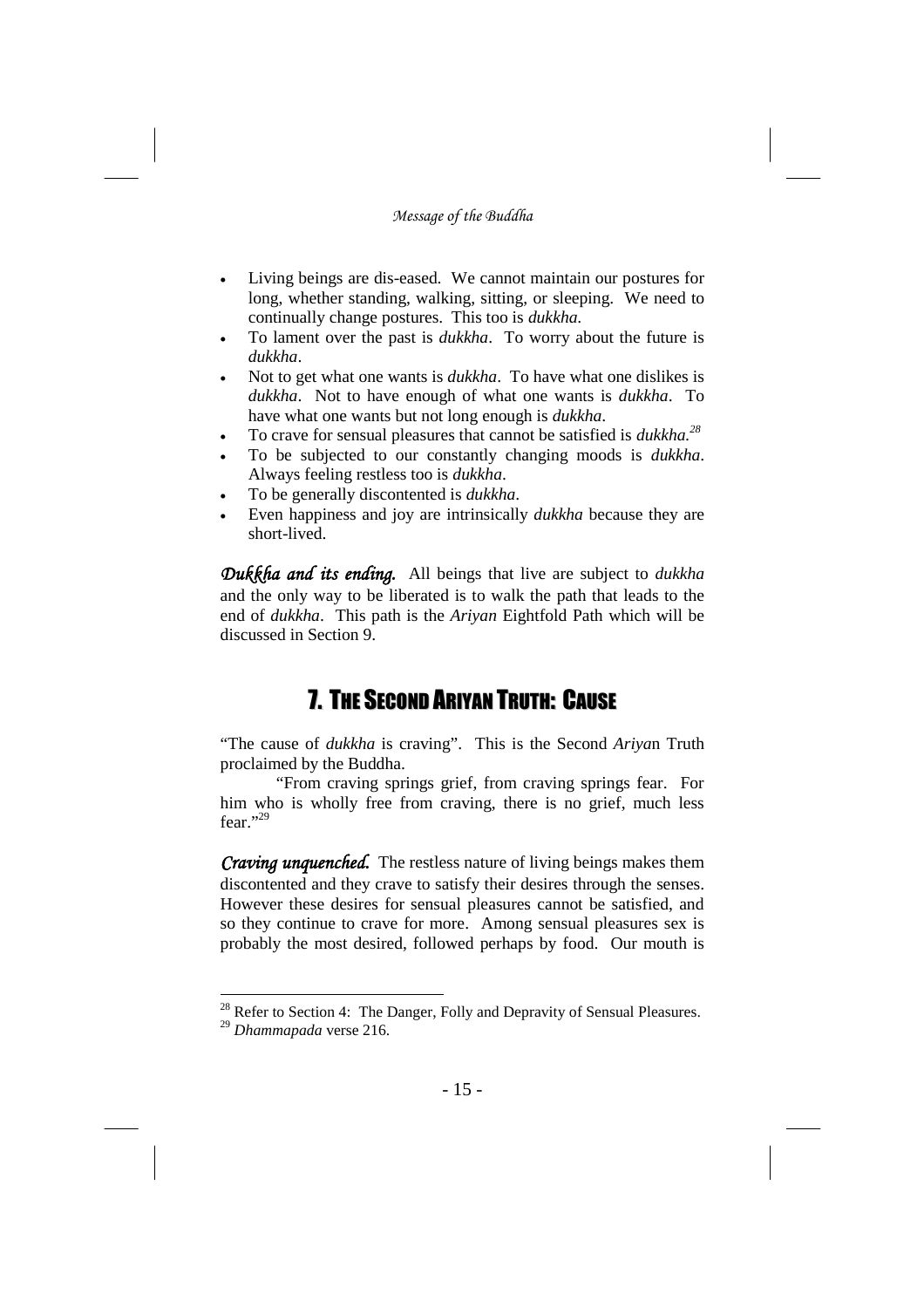like a bottomless pit. We gorge ourselves full and after only a few hours we are hungry again.

Even millionaires are not satisfied with their lot and continue to crave for more. Heavenly beings, with lifespans of millions of years, also die unsatisfied with ambitions unfulfilled, according to the Buddha.

Besides craving for sensual pleasures, living beings also crave for existence and non-existence, which produces clinging or attachment, especially at the dying moments. When beings die discontented, their flames of desire are unquenched. Thus rebirth occurs and the cycle of existence continues.

## 8. THE THIRD ARIYAN TRUTH: CESSATION

"There is a state of cessation of *dukkha* called *nibbana*". This is the Third Ariyan Truth proclaimed by the Buddha.

**Nibbana**<sup>30</sup> literally means extinguishing, and is the only state free from *dukkha*. *Nibbana* can be experienced in this life itself, or after death when it is often called *parinibbana*. While existence, conditioned by causes, is impermanent and *dukkha*, *nibbana* is unconditioned, permanent and *sukha*.<sup>31</sup> All conditioned things have the characteristics of arising, changing, and ceasing, but *nibbana* is birthless, decayless, and deathless. It is a unique state.

The Buddha declared "*Nibbana* is the highest bliss" even though there is cessation of all perception and feeling when one experiences *nibbana*. The Buddha explained: "Nay, monks, the *Tathagata* does not recognize bliss merely because of pleasurable sensation, but monks, wherever bliss is attained, there and there only does the Accomplished One recognize bliss."

*Parinibbana.* In passing into *parinibbana*, nothing is eternalized nor is anything annihilated because even here and now in this very life

<sup>30</sup> Or *nirvana,* in *Sanskrit.*

<sup>31</sup> Happiness which is the opposite of *dukkha*.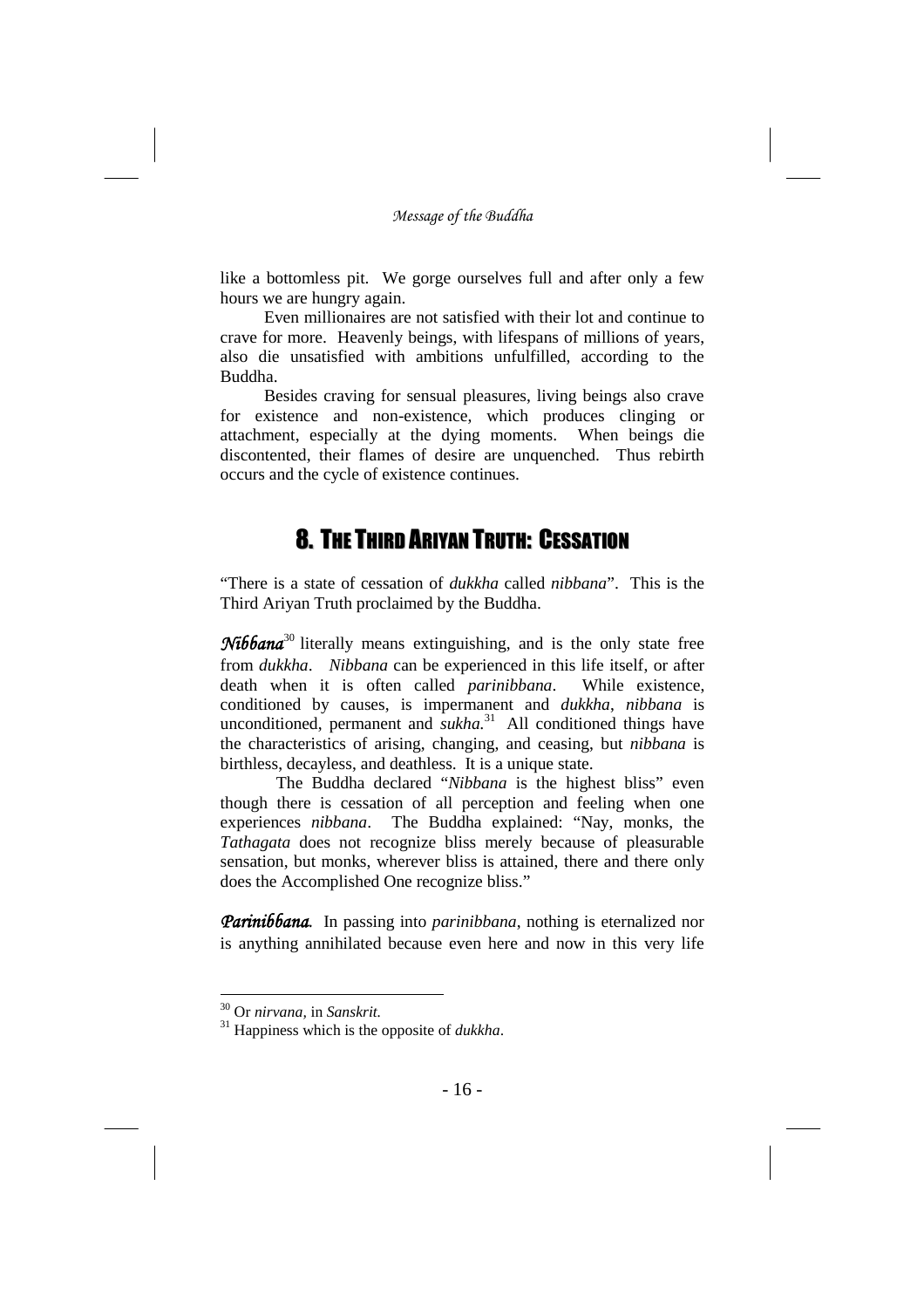there is no core of unchanging self<sup>32</sup> — this body and mind is a constant flux. <sup>33</sup> The Buddha likened the passing into *parinibbana* to a fire burning dependent on grass and twigs which is extinguished when they are depleted. To ask whether the fire has gone to the north, south, east, or west would not fit the case. $34$  Similarly, to ask whether passing into *parinibbana* a being is reborn, is not reborn, is both reborn and not reborn, is neither reborn nor not reborn would also not fit the case. Just as the fire continues to burn because of grass and twigs, so too a living being continues to turn in the cycle of existence because of greed, hatred and delusion. *Nibbana* is realised by the complete cessation of defilements (*kilesa*), eradication of the imaginary unchanging self, and the destruction of greed, hatred and delusion. This is the complete deliverance from *dukkha*.

# 9. THE FOURTH ARIYAN TRUTH: PATH

"There is a path called the *Ariyan* Eightfold Path leading to the cessation of *dukkha*." This is the Fourth *Ariya*n Truth proclaimed by the Buddha.

## **ARIYAN EIGHTFOLD PATH**

### **(i) Right View**

Right View is the understanding of the Four *Ariya*n Truths. It includes having the right view or understanding of the law of *kammavipaka*.

Right View is the most important factor, and is the condition for entry into the *Ariya*n Eightfold Path. Right View is attained by (listening to) the voice of another (teaching the *Dhamma*), and having thorough consideration or attention. <sup>35</sup> A person with Right View is already an *Ariya*.

<sup>32</sup> *Samyutta Nikaya* 22.85.

 $33$  That is why Buddhism is neither Eternalism nor Nihilism.

<sup>34</sup> *Majjhima Nikaya* 72.

<sup>35</sup> *Majjhima Nikaya* 43.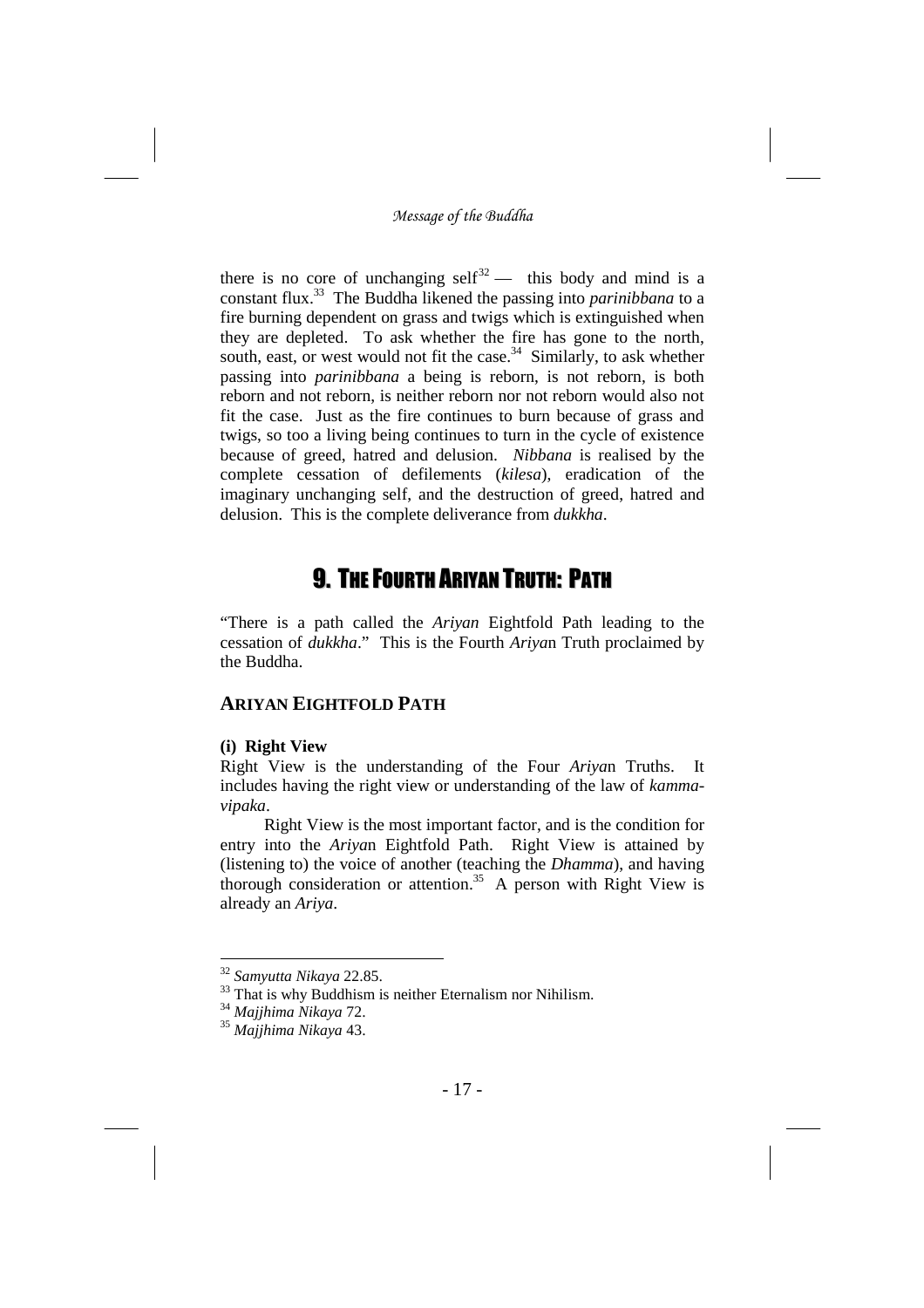In Samyutta Nikaya 55.24 the Buddha declared that Sotapanna (First Fruit Ariya) is attained by listening to and understanding his words. Thus we find in the *Suttas* (discourses) and *Vinaya* (monastic code) that everyone who attained the Vision of *Dhamma* or First Path/Fruit did so by listening to the *Dhamma*. Hence the importance of listening to the Buddha's discourses, and this is why the Buddha's disciples are called hearers or listeners (*savaka*).

*Vision of Dhamma* means that one has a basic understanding of the Four *Ariya*n Truths, and realises that "All that is subject to arising/birth is subject to cessation/death." Such a person has understood the (basic) *Dhamma*, crossed beyond doubt, and has become independent of others in the Buddha's teaching. He sees impermanence in everything in the world, and that existence is *dukkha*. Thus he becomes spiritually mature, no more worldly like before. He possesses unshakable faith in the Buddha, Dhamma, Sangha and upholds Ariyan Sila (Right Speech, Right Action, Right Livelihood).

*Kamma-Vipaka.* Another aspect of Right View is understanding *kamma-vipaka*. Any intentional action by body, speech, or mind, is *kamma*. Thus all moral and immoral volition is *kamma*. "I declare, monks, that volition (or intention) is *kamma*. Having willed, one acts by body, speech or mind."<sup>36</sup> Thus intention is the most necessary condition for the performance of *kamma*. The law of *kamma*-*vipaka* states that each kammic deed has its corresponding fruit (*vipaka*).

"Mind is the forerunner of (all evil) states. Mind is chief; mindmade are they. If one speaks or acts with wicked mind, because of that, suffering follows one, even as the wheel follows the hoof of the draught-ox."<sup>37</sup>

"Mind is the forerunner of (all good) states. Mind is chief; mind-made are they. If one speaks or acts with pure mind, because of that, happiness follows one even as one's shadow that never leaves."<sup>38</sup>

The Buddha said that those things that are sought after in the world but hard to get cannot be obtained by vows, prayers, or by

<sup>36</sup> *Anguttara Nikaya* 6.63.

<sup>37</sup> *Dhammapada* verse 1.

<sup>38</sup> *Dhammapada* verse 2.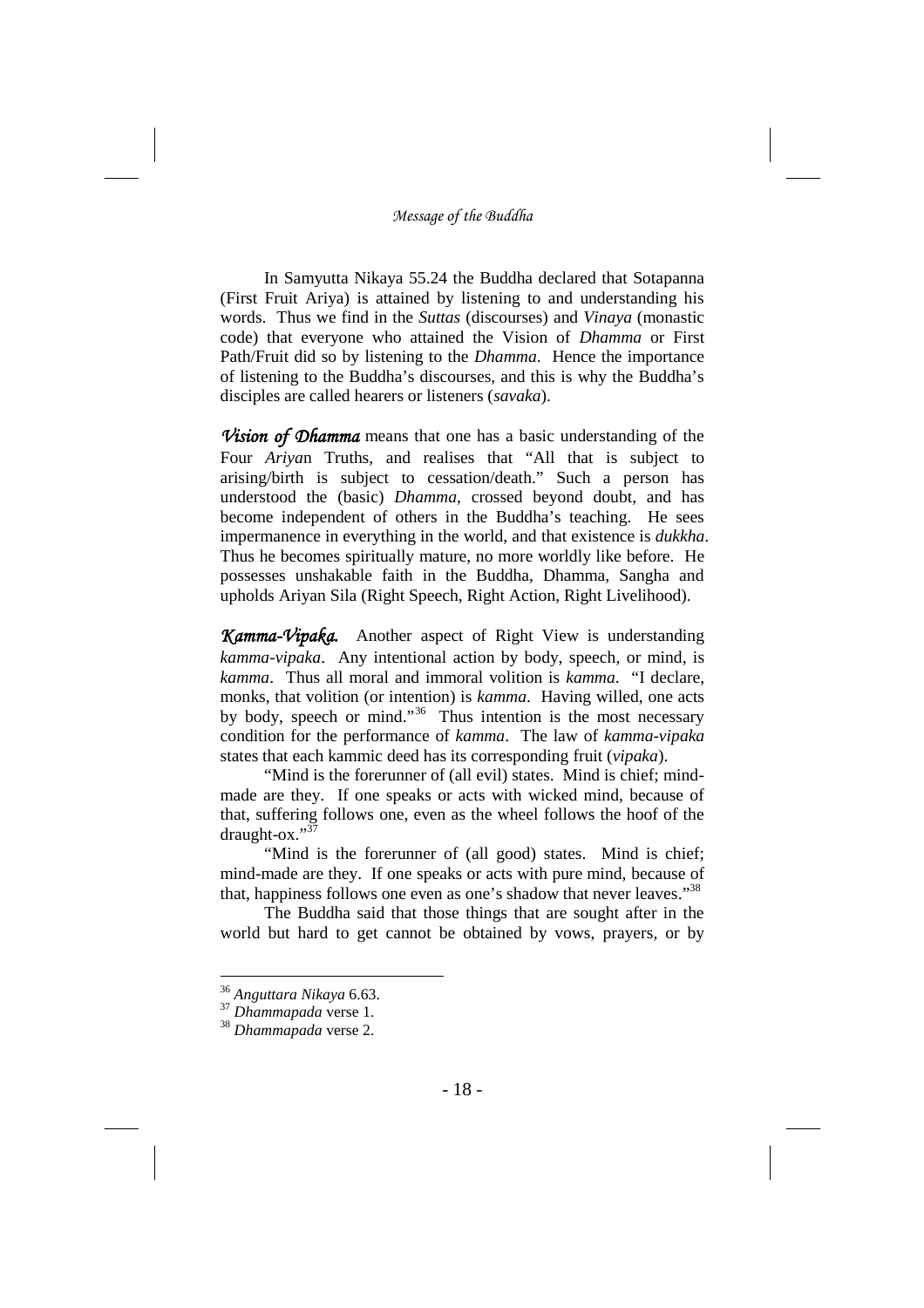thinking about them, otherwise why are living beings suffering here?<sup>39</sup> What we seek for in the world is obtained by working for it, creating the right causal condition (*kamma*). It is all in our hands. If we seek for long life, we should not kill; for health, we should not physically harm others; for wealth, we should practise giving; for influence and power, we should not envy the gain of others; for wisdom, we should frequently approach the learned and virtuous for their counsel, refrain from intoxicants and practise meditation; for beauty, we should be amiable, not prone to anger and ill-will. With the right *kammic* condition, we will reap the fruit at the proper time.

However, what we reap now is very much connected to our past *kamma*. There is nothing we can do except to ameliorate its unpleasant effects by performing much good *kamma* now, and working hard. We should not pray to some 'super being' for help because no one can help us, even our Buddha, as he said plainly: "Striving should be done by yourselves; the *Tathagatas* are only teachers...." <sup>40</sup> *If any super being can help us, it means that he can override the workings of kamma, which is not possible according to the Buddha's teaching.* The perfectly enlightened Buddha, complete with all the supernormal powers, did not go about healing people's sicknesses and diseases, or resurrect the dead, and he forbade his disciples from doing so. This is because of his thorough understanding of *kamma*-*vipaka*.

The Buddha always preached a message of urgency, that life is short and we are at a critical place of existence. The heavens are above us but below us the gates to the sorrowful places of rebirth are wide open. Life has no shelter and no protector, we have to depend only on our *kamma*. And because his message was urgent, even princes, noble men, and wealthy merchants, gave up their lives of luxury and lived the life of a homeless and penniless alms-beggar. They understood the Buddha's message and were willing to walk the Noble Path to end *Dukkha*.

### **(ii) Right Thoughts**

Right Thoughts help develop the right mental state and there are three components:

<sup>39</sup> *Anguttara Nikaya* 5.43.

<sup>40</sup> *Dhammapada* verse 276.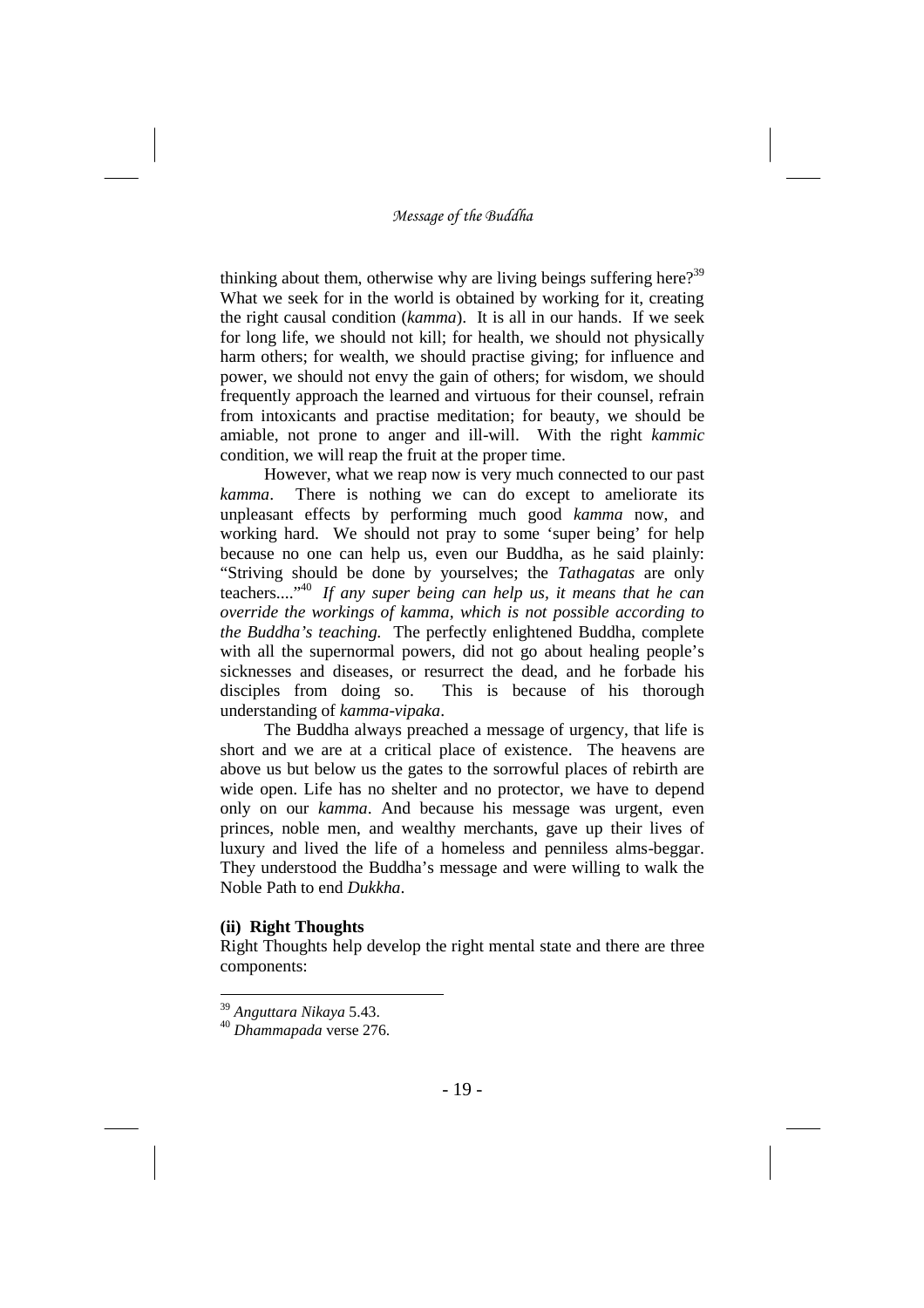- Thoughts of loving-kindness, and benevolence towards all beings.
- Thoughts of harmlessness and compassion towards all beings.
- Thoughts of renunciation of worldly pleasures because they lead to pain and sorrow.

Right Thoughts should also be fostered to avoid wrong thoughts, i.e. thoughts of ill-will, harming and greed, which frequently arise. Right View and Right Thoughts begin to counteract greed, hatred, and delusion, the three roots of evil. To control these roots of evil we need to constantly observe our thoughts to know the real motive behind our speech and actions.

### **(iii) Right Speech**

Right Speech is to abstain from the four types of wrong speech:

- Abstain from lying this helps to develop straightforwardness which is necessary for eradicating selfish desires.
- Abstain from malicious tale-bearing which causes disharmony among people, and slander.
- Abstain from coarse words –– ever speak gentle words.
- Abstain from frivolous talk –– speak only useful and beneficial words.

The Buddha said that the well-spoken word is timely, truthful, beneficial, spoken gently, and with a mind of love.

### **(iv) Right Action**

Right Action is to abstain from the three types of wrong bodily conduct. 41

- Abstain from killing.
- Abstain from taking what is not given.
- Abstain from sexual misconduct.

## **(v) Right Livelihood**

Right Livelihood is livelihood which is not evil. Laypersons are advised by the Buddha to refrain from trading in five things:

<sup>&</sup>lt;sup>41</sup> Refer to 'Section 1: Avoid Evil' for explanation of the terms below.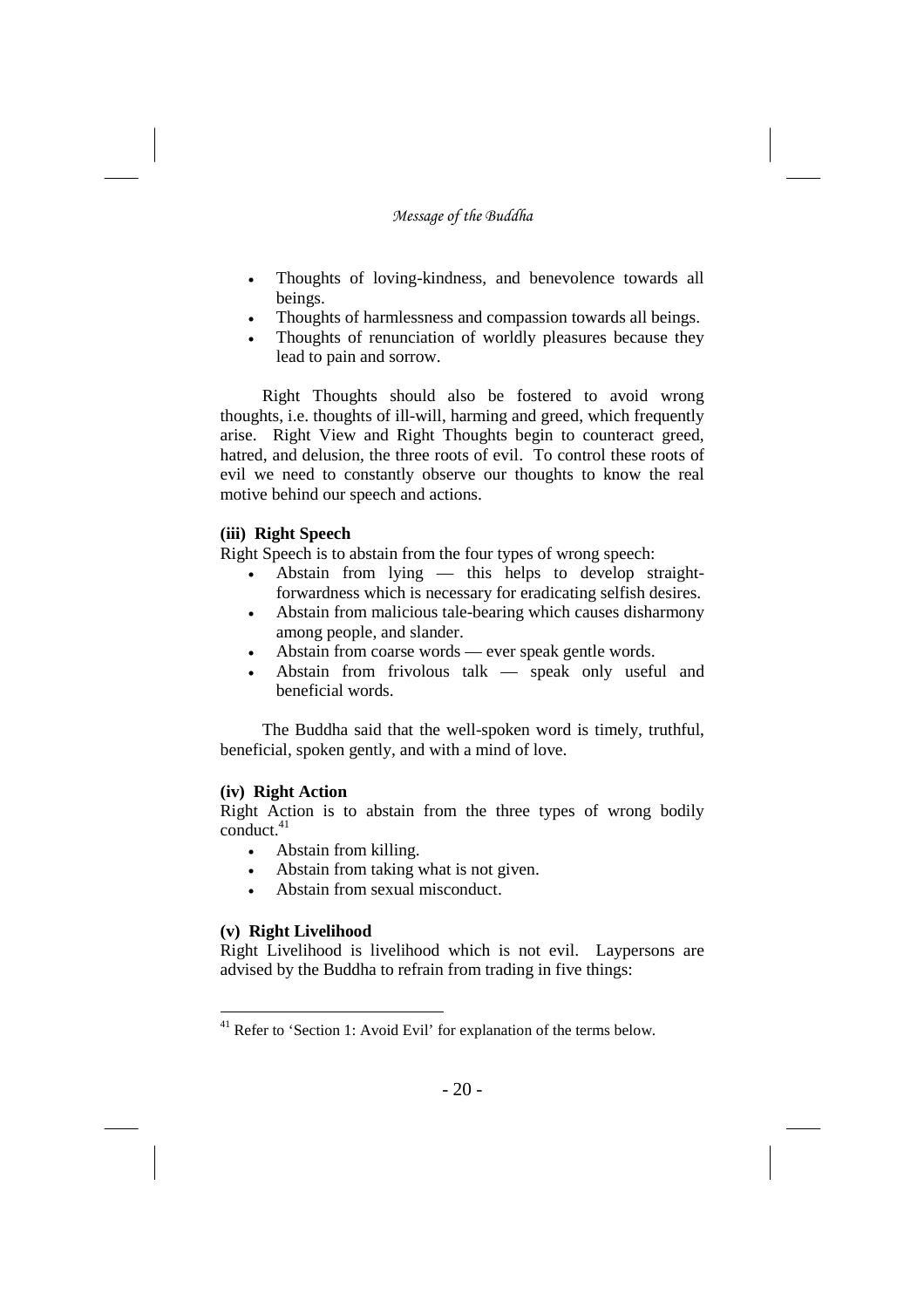- Human beings –– although slavery is now uncommon, sale of humans still occurs in the world.
- Flesh –– one should not breed animals for sale to be slaughtered.
- Arms –– weapons that kill.
- Intoxicants –– liquor, drugs, etc..
- Poisons –– which are used to kill, e.g. insecticides.

The Buddha advised that wealth should be earned by legal means, without force or coercion, honestly, and without causing harm to other beings.

### **(vi) Right Effort**

Here onwards we begin the cultivation of the mind, to 'purify the mind' which is the third part of the Buddha's message. Only one who purifies the mind has a chance to end the cycle of existence. The training to purify the mind consists of Right Effort, Right Recollection, and Right Concentration. Right Effort has four components, and they are the effort to:

- Discard evil thoughts already arisen.
- Prevent the arising of unarisen evil thoughts.
- Develop unarisen good thoughts.
- Promote good thoughts already arisen.

Evil thoughts are thoughts of attachment, ill-will, shamelessness, conceit, aversion, envy, stinginess, restlessness, etc..

Good thoughts are thoughts of non-attachment, moral shame, confidence, mindfulness, loving-kindness, composure, etc..

When one practices Right Effort, one's character can be seen to change for the better, i.e. greed, hatred, delusion decreased.

### **(vii) Right Recollection42**

Right Recollection is constant recollection of:

 Body –– the nature of the body. They include the 4 elements, the 32 parts of the body, decay of the body and the different types of corpses.

<sup>42</sup> For detailed explanation of Recollection and Concentration, see "Mindfulness, Recollection, and Concentration" by the author.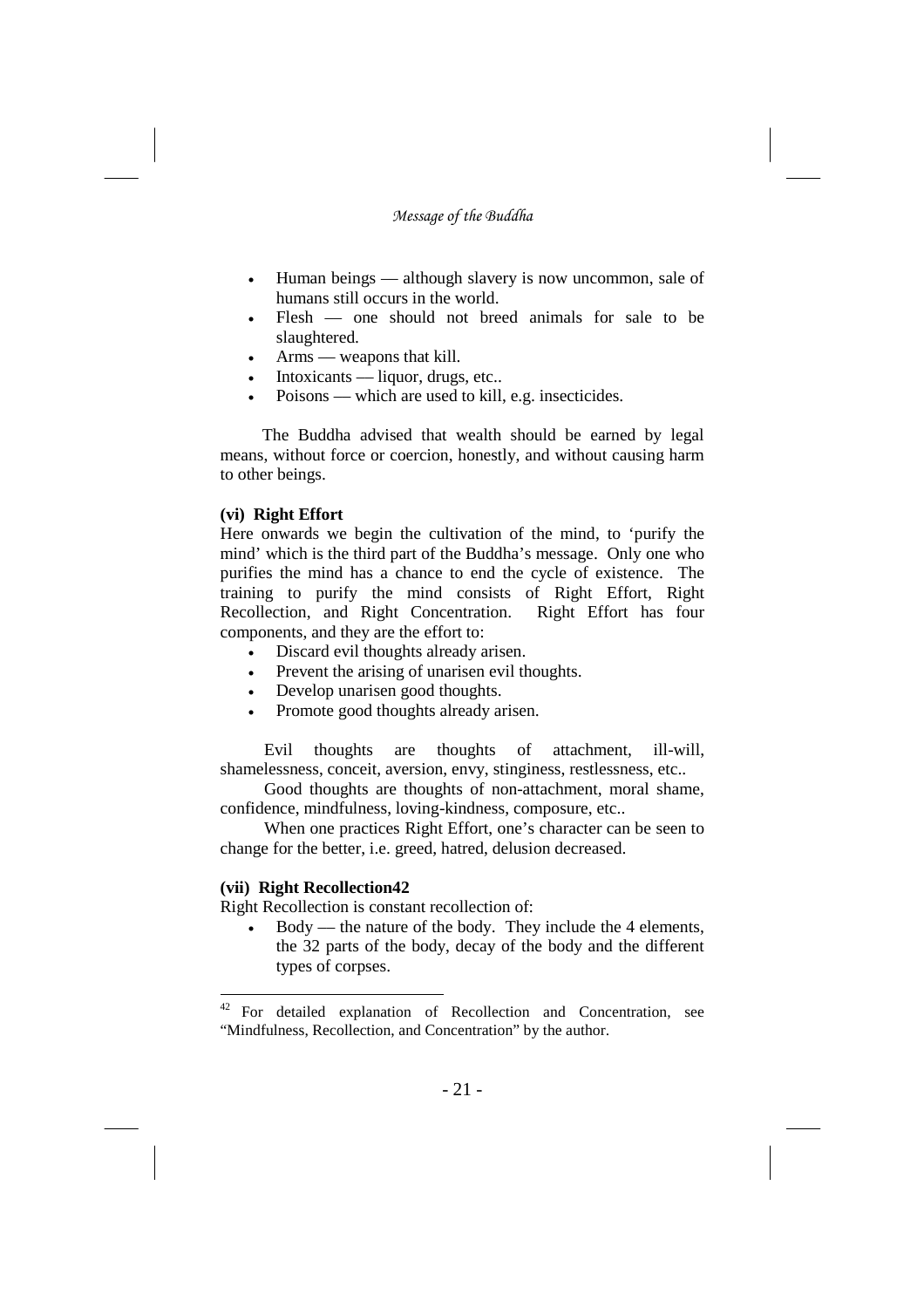- Feelings the arising and ceasing of pleasant, unpleasant and neutral feelings.
- Mind –– the state of the mind, whether concentrated, scattered, sleepy, bright, etc..
- *Dhamma* the Buddha's teachings, which concern the five aggregates, six sense spheres, Four *Ariya*n Truths, etc..

Constant contemplation of these four things without allowing the mind to stray will compose the mind, leading to Right Concentration, and make one understand the nature of the 'self'. Here is the real renunciation of the world of the five senses as one withdraws more and more into the mind.

### **(viii) Right Concentration**

As stated throughout the *Nikayas*, Right Concentration means the attainment of the four *jhana*s (meditative absorptions). <sup>43</sup> *Ariya*n Right Concentration is the four *jhana*s supported by the other seven factors of the *Ariya*n Eightfold Path.

*Taming the mind.* The untrained mind is wild and restless like a wild horse. It needs to be tamed before it can be useful. The Buddha likened the ordinary mind to six animals<sup>44</sup> tied together, and always pulling in different directions. They have to be tied to a stake to tame and restrain them. <sup>45</sup> Similarly too, we tie our mind to only one fixed object of meditation, instead of allowing it to be pulled by the six sense objects. Eventually the mind will settle onto the object of meditation. This is the only way to tame and control the mind.

The main method of meditation taught by the Buddha was recollection of the breath (*anapanasati*), which was also the very method used by the Blessed One himself.<sup>46</sup> It is a universal method suitable for most people. The sitting and walking postures are most common in meditation. One fixes the attention on the breath so that the mind gradually settles onto it. With constant practice, the breath gradually attains calm until it is almost imperceptible. Eventually it

<sup>43</sup> States of mental brightness. Here it refers to the four form (*rupa*) *jhanas*.

<sup>44</sup> Snake, crocodile, bird, dog, jackal, and monkey.

<sup>45</sup> *Samyutta Nikaya* 35.206.

<sup>46</sup> *Samyutta Nikaya* 55.8, 54.11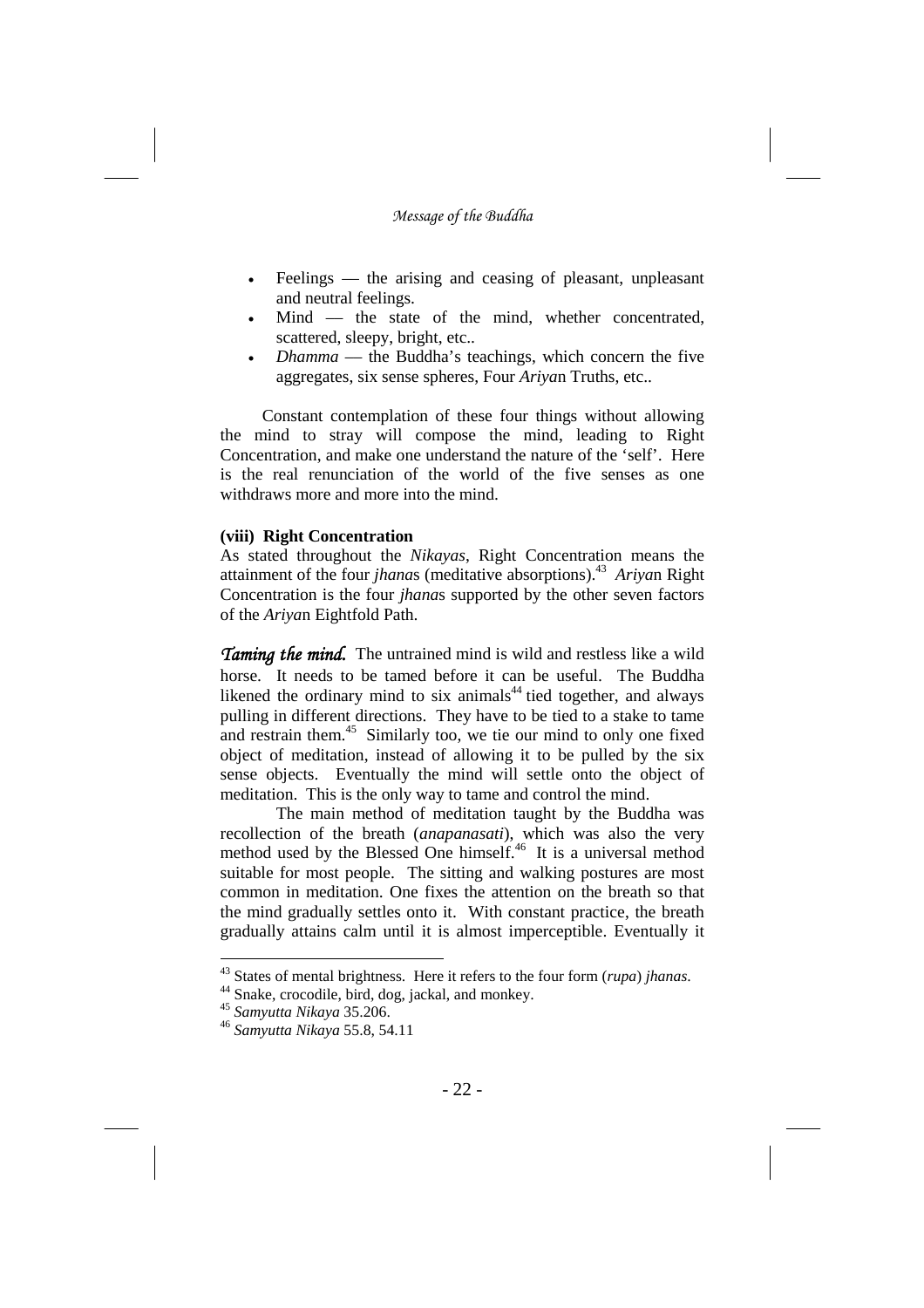brings one into the first *jhana*, a state where one is totally awake and alert. When one practises meditation one will realize the importance of renunciation. A mind that is concerned with affairs of the world is always led away by extraneous thoughts and cannot become concentrated.

*Fruits of the holy life.* When *jhana* is attained, the mind becomes one-pointed. One experiences a bliss surpassing all worldly pleasures. Thus it is easy to forsake worldly sensual pleasures. <sup>47</sup> This is the first distinction/attainment of the holy life higher than the human state. When one attains *jhana* one is also beyond the range (reach) of Mara, according to the Buddha. <sup>48</sup> The Buddha said that sensual pleasures should not be indulged in but *jhanic* bliss "should be pursued, developed and made much of" because it results in the attainment of *Ariya*hood. The Buddha praised the attainment of *jhana* thus: "Monks, if even for the lasting of a finger snap a monk should practise the first *jhana*, such a one may be called a monk. Not empty of results is his *jhana*; he abides doing the Master's bidding; he is one who takes advice and he eats the country's alms food to some purpose. What could I not say of one who makes much of the first *jhana*?"<sup>49</sup>

When the mind calms down even deeper, one progresses into the second, third and the fourth *jhana*. The fourth *jhana* is a deep state of concentration which the Buddha said is imperturbable, and the breathing ceases. At this stage the mind becomes "bright, malleable, pliant, and wieldy", and "has complete purity of recollection (sati)".

The natural result of this powerful state of mind is liberating insight. One is able to recognize that this "I" and the world is basically a projection of the mind. Whereas most people think that mind is inside the body, one begins to realize that the body and even the whole universe is a projection of the mind, since it is only a perception of our consciousness. One may also realize the arising and passing away of phenomena, and other penetrative insights. Also, with such a clear, bright mind, when one listens to or studies the *Suttas*, one can immediately fathom them and attain liberation. Thus

<sup>47</sup> *Majjhima Nikaya* 14.

<sup>48</sup> *Majjhima Nikaya* 26.

<sup>49</sup> *Anguttara Nikaya* 1.20.2.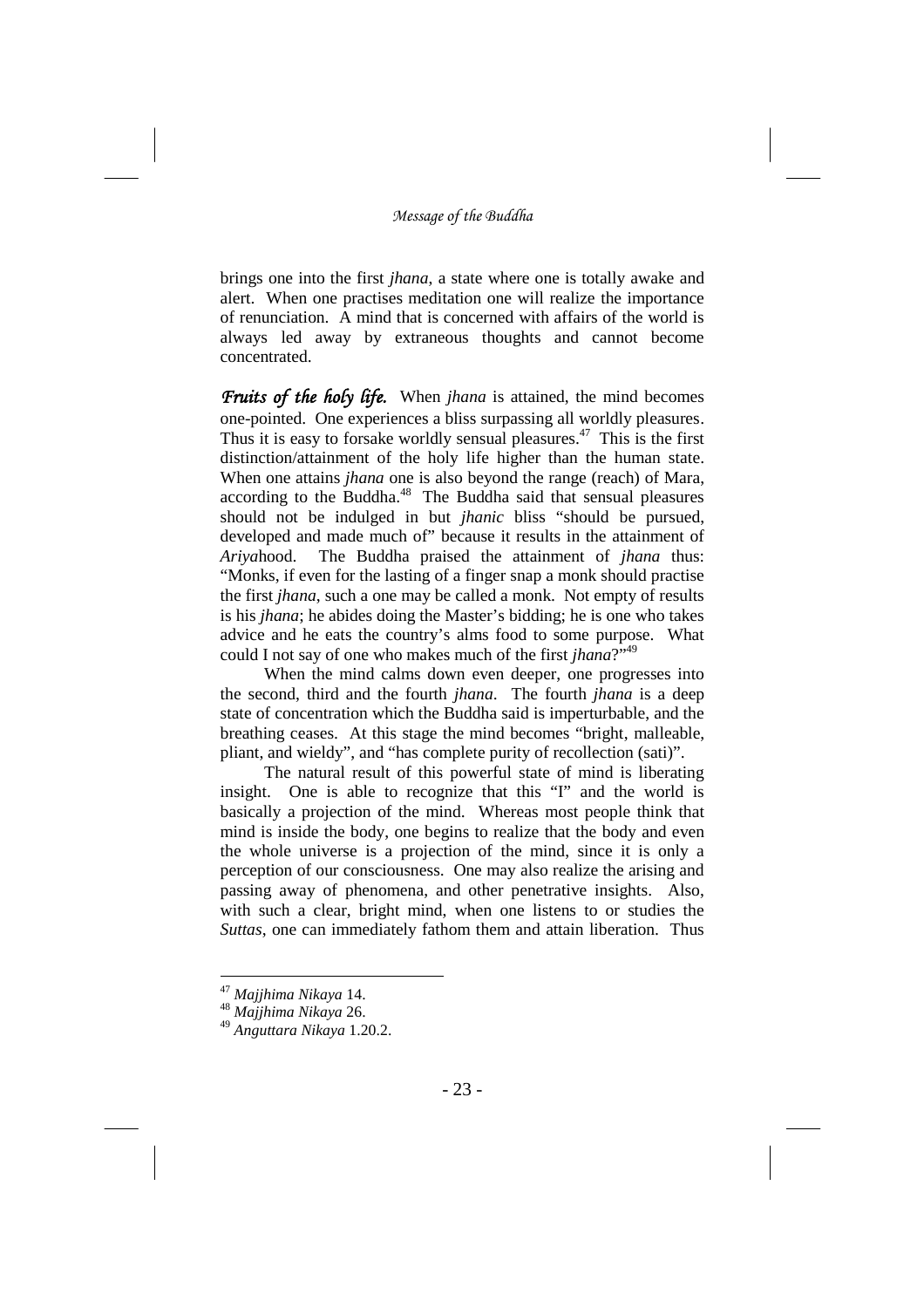we find that the first 1,060 *Arahant* disciples attained *Arahanthood* just by listening to the Buddha's discourse.

The Buddha said that after attaining Right View, five other factors assist the attainment of liberation: moral conduct, listening to (or studying) the *Dhamma*, discussion of the *Dhamma*, tranquilization of mind (*samatha*), and contemplation (*vipassana*). <sup>50</sup> Thus we see here the importance of investigating the *Suttas* from the first step to enter the *Ariya*n Eightfold Path until the last step in attaining liberation.

## **ABSENCE OF THE UNCHANGING SELF**

*The five aggregates are impermanent.* The Buddha realized by his enlightenment that there is no permanent, unchanging self to be found anywhere in the universe. This fact is hard to understand and equally difficult for most people to accept. This is because we have been clinging to this belief in an unchanging self from the infinite past, and it is just this 'ego' that has caused us to turn in the cycle of existence life after life, experiencing anxiety, fear, sorrow, lamentation, pain, grief, and despair.

A being is basically body and mind. In Buddhist terminology we often speak of the five *khandhas* or aggregates, which are the body, feeling, perception, volition, and consciousness. This is also body and mind.<sup>51</sup> This 'self' is impermanent, changeable, subject to conditions, but living beings conceive a 'Self' which they cling onto as permanent, unchanging, eternally abiding. They generally take the five aggregates to be Self, as belonging to the Self, the Self as being in the five aggregates, or the five aggregates as being in the Self.

Body is not-self. The body is easier to understand to be without a Self. Modern science shows us that it is made up of millions of cells which are constantly changing. Old cells die and new cells grow, and no two moments is the body the same; hence there is no permanent

<sup>50</sup> *Majjhima Nikaya* 43. *Samatha* and *Vipassana* are also explained in "Mindfulness, Recollection, and Concentration" by the author.

<sup>51</sup> Mind consists of feeling, perception, volition and consciousness.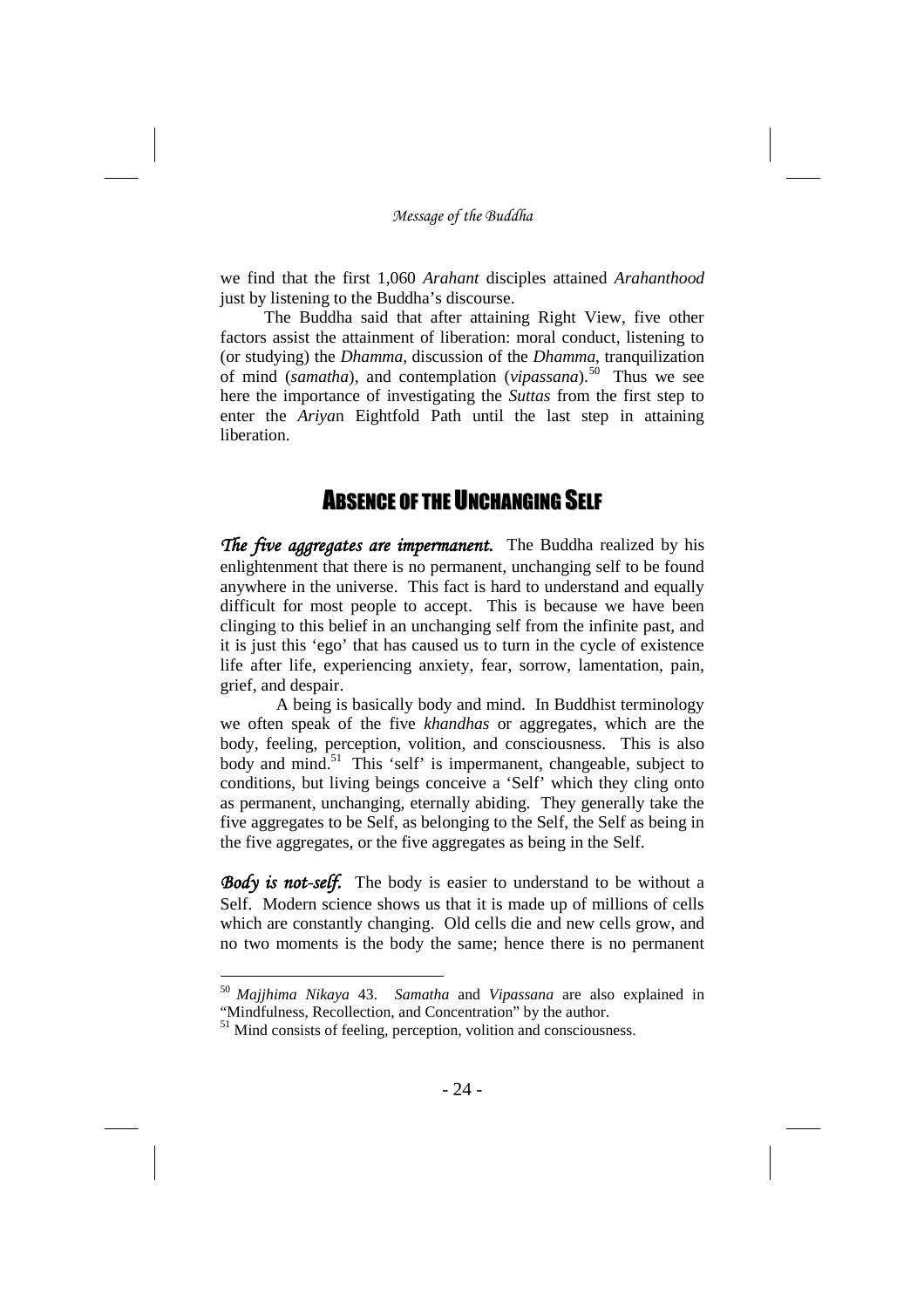thing called the body, it is a constantly changing entity, a flux. The Buddha likened this body to a lump of foam, where old bubbles break up and new bubbles form, with no unchanging core.

We have no control over it at all. Uncalled it came into the world, grew up naturally and after about twenty eight years, it begins to grow old. To our great consternation, one day it dies. How can this body be ours when it is beyond our control?

It is highly unstable. A man might think he is strong, in the prime of health, but one or two weeks later a serious sickness could reduce him to mere skin and bones, a living skeleton. Our lifespan is uncertain and we could die any moment. Hence the Buddha said this body is diseased like cancer.

We have to nurse it all the time. Every few hours we have to feed it, yet it never gets satisfied; we have to often clean it otherwise it stinks, and visit the toilet every now and then to dispose of its filthy waste products; then there are endless other duties like having to dress it up, trim our nails, brush the teeth, and dress our wounds. The body is maleficent, having the natural tendency towards evil actions that harm us later. Yet to restrain it is so difficult. Thus the Buddha said this body is an affliction, not self.

*Mind is not-self.* It is harder to understand the mind as being not Self. Mind is basically consciousness because consciousness is present in all mental activities. There are six kinds of consciousness, namely, seeing, hearing, smelling, tasting, tactile (touch) and thinking. According to the Buddha, all conditioned things arise from causes. The six types of consciousness arise from conditions;<sup>52</sup> seeing consciousness arises because of visible form and the eye organ; hearing consciousness arises because of sound and the ear organ; smelling consciousness arises because of an aroma and the nose organ; tasting consciousness arises because of flavour and the tongue organ; tactile consciousness arises because of tactile object and the body; thinking consciousness arises because of mind-object and the mind-base.

These six consciousnesses arise and pass away extremely fast, appearing like an unbroken, permanent, ever-existing consciousness.

<sup>52</sup> As stated in the *Chachakka Sutta* (*Majjhima Nikaya* 148) and *Mahatanha Sankhaya Sutta* (*Majjhima Nikaya* 38).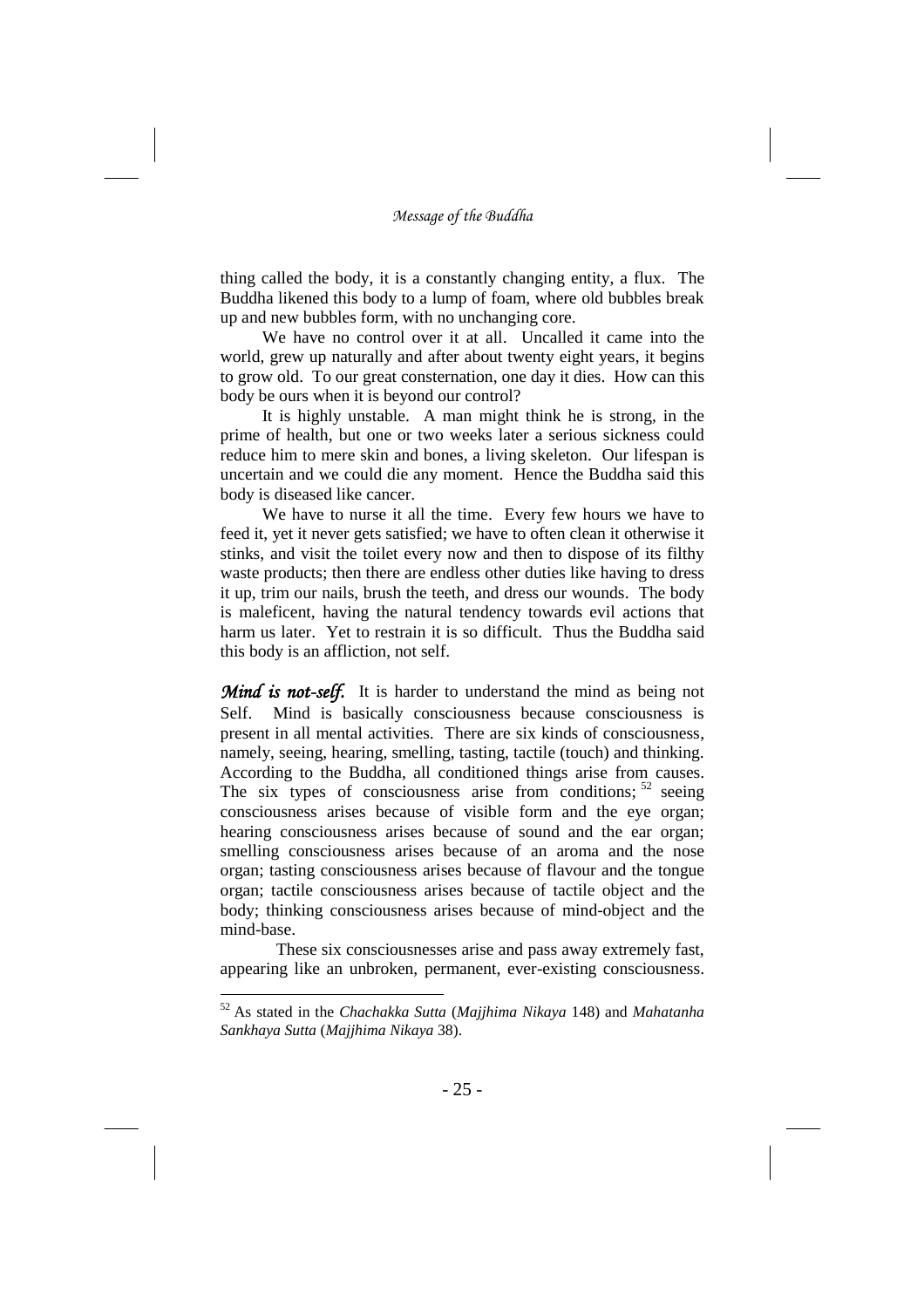Only the perfectly enlightened Buddha saw it clearly as a series of different types of consciousness, arising dependent on conditions. Thus the mind is a flux of changing conditions, there is no permanent entity called the mind. Whence the Self nature? Furthermore, in deep meditation, the mind can be even made to cease and arise again. If the mind is Self, when it ceases, where is the Self?

*Science begins to verify.* Science tells us that all the cells in our body are made up of atoms. Now we know that atoms are basically void like space, 99.99% of it is void, with particles of energy moving here and there. So our body is no different from the air around us, basically emptiness. How come we see ourselves as solid human bodies?

Science is just beginning to understand that this 'emptiness' is actually consciousness. Without consciousness there is no world. A pure mind creates a happy world, an evil mind creates a woeful world. Hence the importance of cultivating a wholesome mind.

## **CONCLUSION**

Life appears to be a spiritual evolution for each living being. We are supposed to learn and understand better the laws of existence with each life. If we understand and live our lives according to these laws, we will be reborn into a higher, happier existence. If we break these laws by harming others, we are reborn into a woeful existence to learn from our mistakes.

Human life is at a precarious level of existence. Directly below us are the doors to the sorrowful places of rebirth. This is why holy men have come and will continue to come to warn us, a voice in the wilderness. Human life is very unique in that we create much *kamma* here, unlike other planes of existence where beings mostly reap the fruit of their past *kamma*. We can see *dukkha* more clearly than in the heavens, and thus the urgency. And we possess the blessings, unlike lower planes of suffering, to strive to end the cycle of existence which is difficult to endure. The Buddha said it is extremely rare to be born as a human being. It is as difficult as a blind turtle in the wide ocean, which surfaces once only in a hundred years for a gulp of air, to be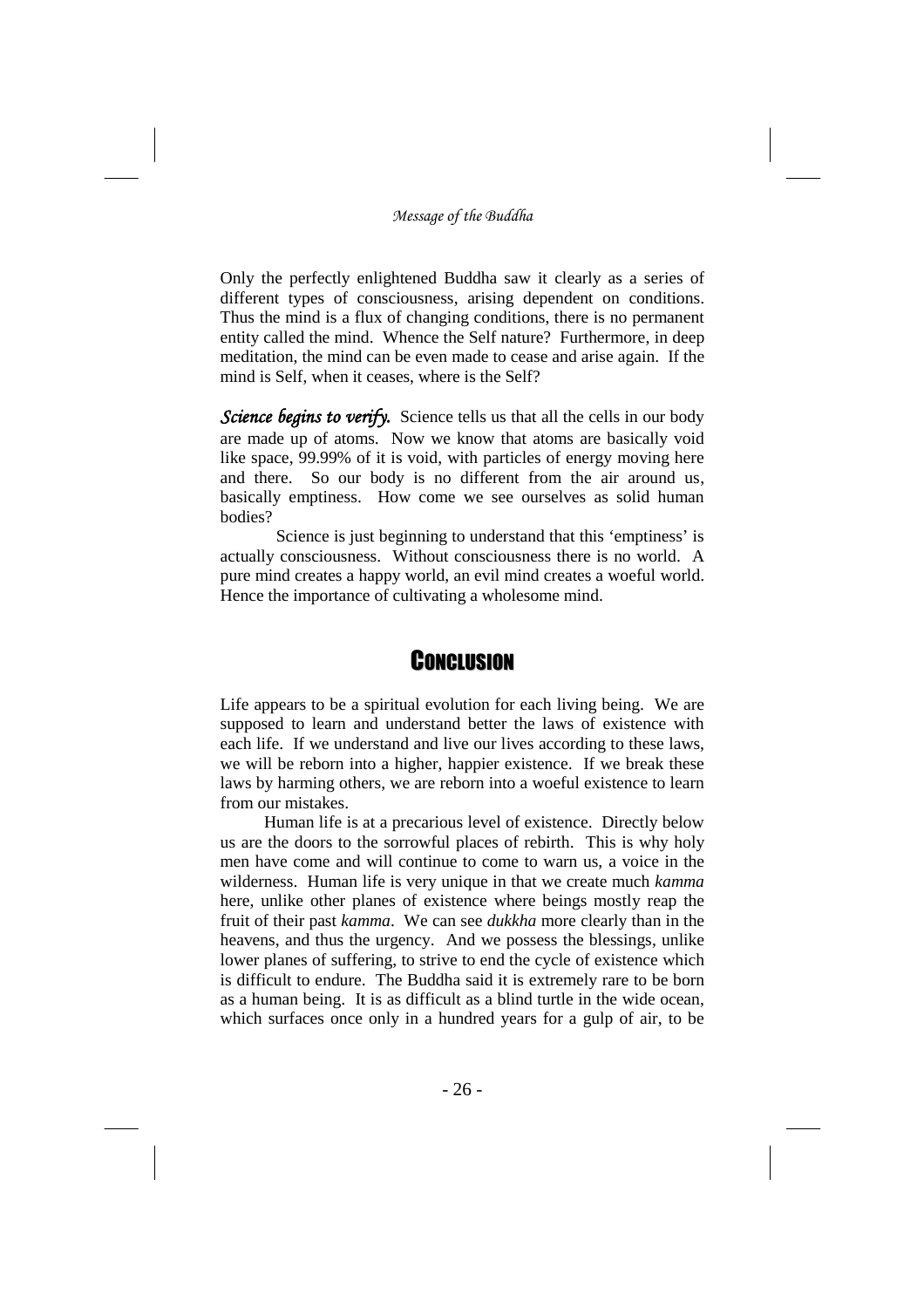able to put its head through the 'eye' of a wooden yoke floating on the wide ocean.<sup>53</sup> It might be an extremely long, long time before we can obtain this human form again.

Life is short, the average age a person lives is about seventy years. If one is forty years old, he would expect to live about thirty more years. This would not seem a long time if he realizes he can celebrate New Year only thirty times more! If we wish to live the holy life and cultivate the Path, we should know also that the Buddha said old age is a wrong time to strive,<sup>54</sup> since one is no more efficient physically and mentally. Death is like a murderer on our heels everywhere we go. If we cling to our loved ones, their death will bring much pain to us, unless we pass on first. Death will come, as sure as night follows day. We have to help ourselves, no one can help us. We have to rely on our own effort, our own *kamma*. The Buddha's message is clear: "Avoid evil, do good, purify the mind". If we cannot fulfill the whole message, at least "Avoid evil, do good".

 $\sim$   $\bigcirc$   $\sim$ 

*Ciram Titthatu Saddhammo*

<sup>53</sup> *Samyutta Nikaya* 56.5.7.

<sup>54</sup> *Anguttara Nikaya* 5.54.